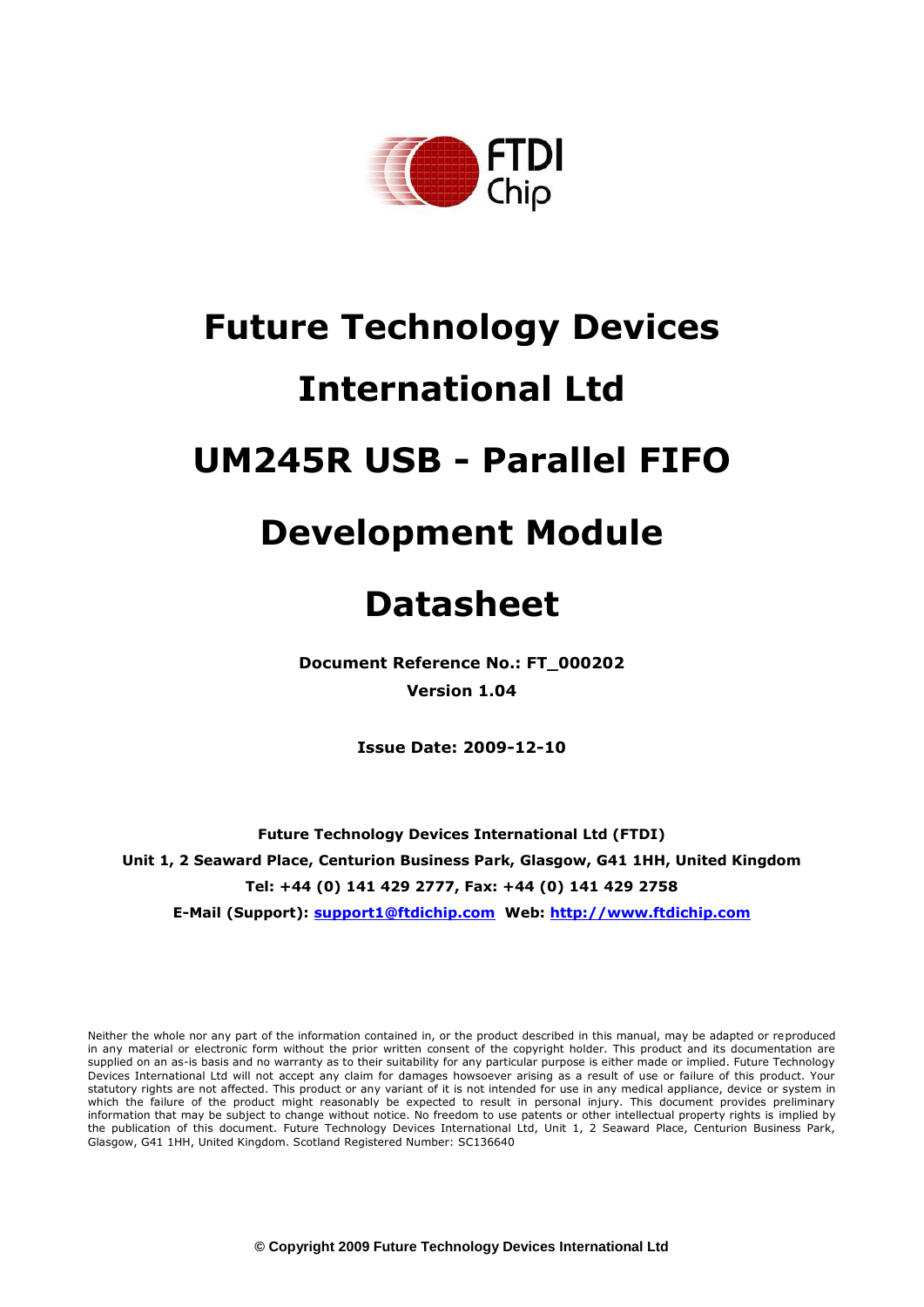

#### <span id="page-1-0"></span>**1 Introduction**

The UM245R is a development module which uses FTDI"s FT245RL, the latest device to be added to FTDI"s range of USB to parallel FIFO interface Integrated Circuit Devices. The FT245R is a USB to parallel FIFO interface, with the new FTDIChip-ID™ security dongle feature. In addition, asynchronous and synchronous bit bang interface modes are available. USB to parallel designs using the FT245R have been further simplified by fully integrating the external EEPROM, clock circuit and USB resistors onto the device. The FT245R adds a new function compared with its predecessors, effectively making it a "2-in-1" chip for some application areas. A unique number (the FTDIChip-ID™) is burnt into the device during manufacture and is readable over USB, thus forming the basis of a security dongle which can be used to protect customer application software from being copied. The UM245R is supplied on a PCB which is designed to plug into a standard 15.0mm (0.6") wide 24 pin DIP socket. All components used, including the FT245RL are Pb-free (RoHS compliant).

<span id="page-1-1"></span>

**Figure 1.1 – UM245R USB to Parallel FIFO Development Module**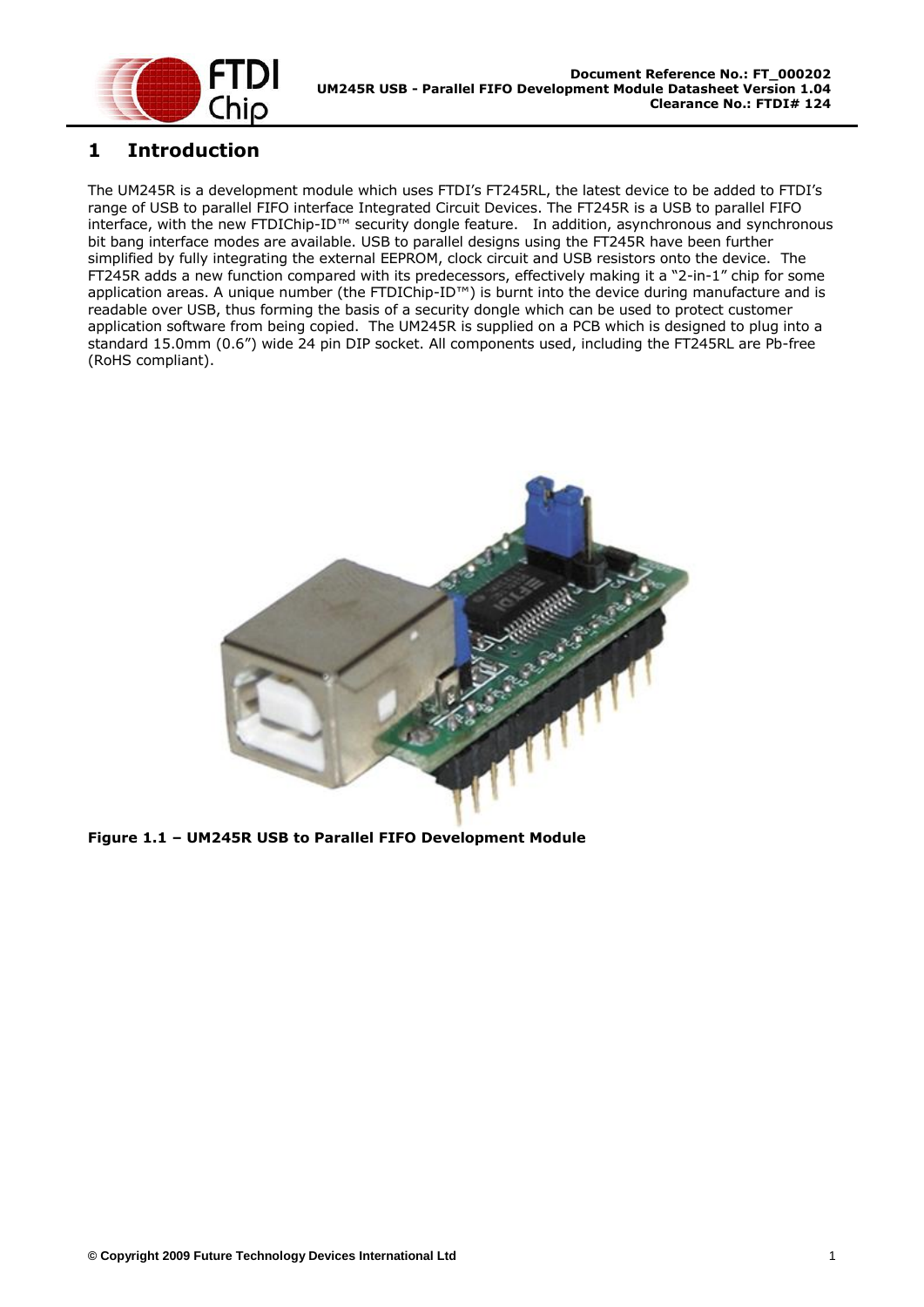

## **Table of Contents**

| 1            |     |                                                              |
|--------------|-----|--------------------------------------------------------------|
| $\mathbf{2}$ |     |                                                              |
| 2.1          |     |                                                              |
| 2.2          |     |                                                              |
| 3            |     | FT245RL Features and Enhancement  5                          |
| 3.1          |     |                                                              |
| 4            |     |                                                              |
| 4.1          |     |                                                              |
| 4.2          |     |                                                              |
| 4.3          |     |                                                              |
| 4.4          |     | FT245 FIFO Control Interface Read Cycle Timing Diagrams  10  |
| 4.5          |     | FT245 FIFO Control Interface Write Cycle Timing Diagrams  11 |
| 5            |     |                                                              |
| 6            |     | FT245RL Device Characteristics and Ratings 13                |
| 6.1          |     |                                                              |
| 6.2          |     |                                                              |
| 6.3          |     |                                                              |
| 6.4          |     |                                                              |
| 7            |     |                                                              |
| 7.1          |     |                                                              |
|              | 7.2 |                                                              |
| 7.3          |     | USB Bus Powered with Power Switching Confiduration  20       |
| 7.4          |     | Bus Powered with 3.3V Logic Drive / IO Supply Voltage 21     |
| 8            |     | UM245R Module Circuit Schematic  22                          |
| 9            |     |                                                              |
|              |     |                                                              |
|              |     |                                                              |
|              |     |                                                              |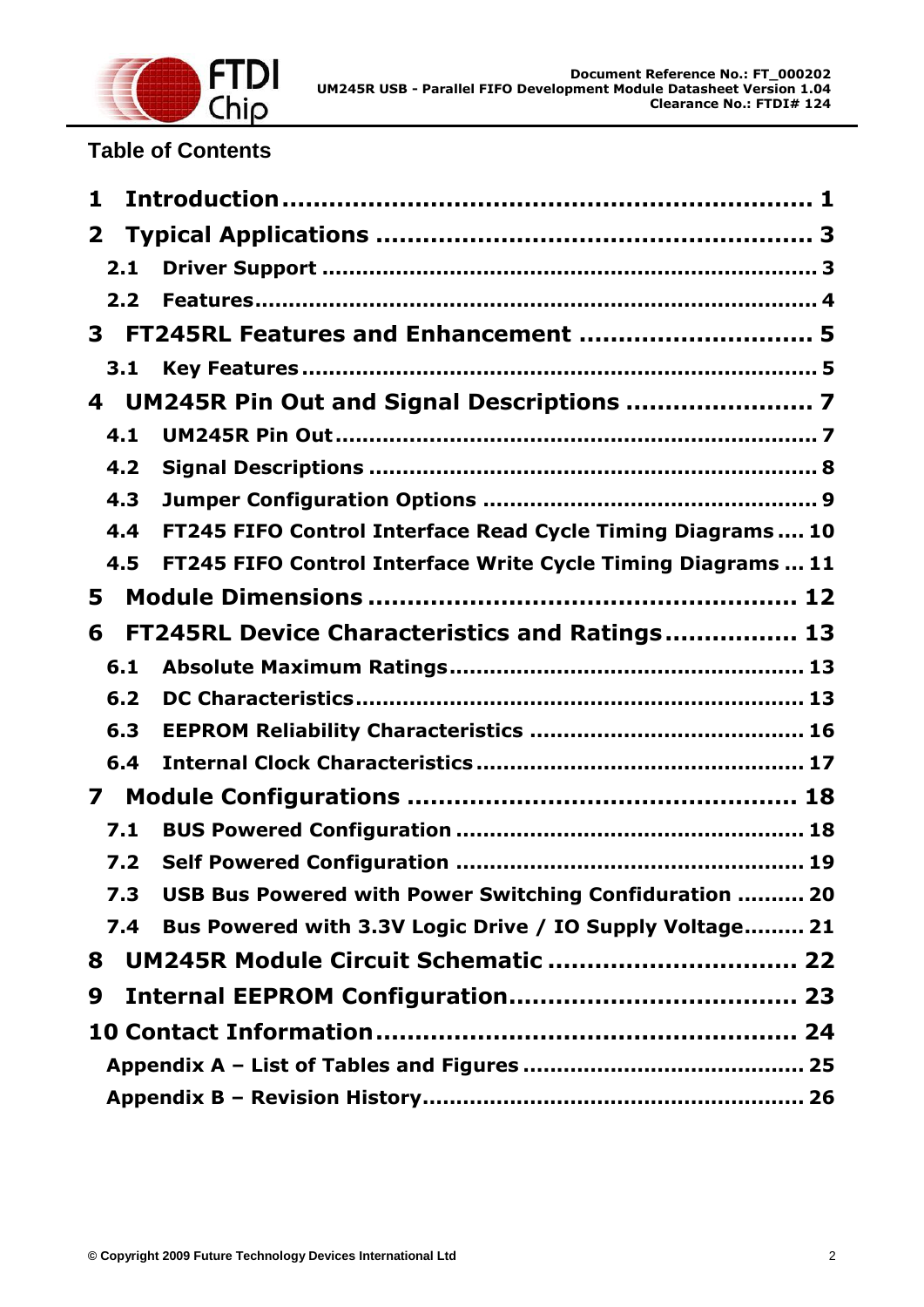

#### <span id="page-3-0"></span>**2 Typical Applications**

- Upgrading Legacy Peripherals to USB  $\bullet$
- Cellular and Cordless Phone USB data transfer cables and interfaces  $\bullet$
- Interfacing MCU / PLD / FPGA based designs to USB  $\bullet$
- USB Audio and Low Bandwidth Video data transfer  $\bullet$
- PDA to USB data transfer
- USB Smart Card Readers  $\bullet$
- USB Instrumentation
- USB Industrial Control  $\bullet$
- USB MP3 Player Interface
- USB FLASH Card Reader / Writers  $\bullet$
- Set Top Box PC USB interface
- USB Digital Camera Interface  $\bullet$
- USB Hardware Modems
- USB Wireless Modems  $\bullet$
- USB Bar Code Readers
- USB Software / Hardware Encryption Dongles  $\bullet$

## <span id="page-3-1"></span>**2.1 Driver Support**

#### **Royalty-Free VIRTUAL COM PORT (VCP) DRIVERS for:**

- Windows 7 32,64-bit
- $\bullet$ Windows Vista
- Windows XP 64-bit
- Windows XP Embedded  $\bullet$
- Windows 98, 98SE, ME, 2000, Server 2003,  $\bullet$ XP and Server 2008
- Windows CE.NET 4.2 , 5.0 and 6.0
- MAC OS 8 / 9, OS-X  $\bullet$

.

Linux 2.4 and greater

#### **Royalty-Free D2XX Direct Drivers (USB Drivers + DLL S/W Interface):**

- $\bullet$ Windows 7 32,64-bit
- Windows Vista  $\bullet$
- Windows XP 64-bit  $\bullet$
- $\bullet$ Windows XP Embedded
- $\bullet$ Windows 98, 98SE, ME, 2000, Server 2003, XP and Server 2008
- Windows CE.NET 4.2, 5.0 and 6.0
- Linux 2.4 and greater  $\bullet$

The drivers listed above are all available to download for free from [www.ftdichip.com.](http://www.ftdichip.com/) Various 3rd Party Drivers are also available for other operating systems - visit [www.ftdichip.com](http://www.ftdichip.com/) for details.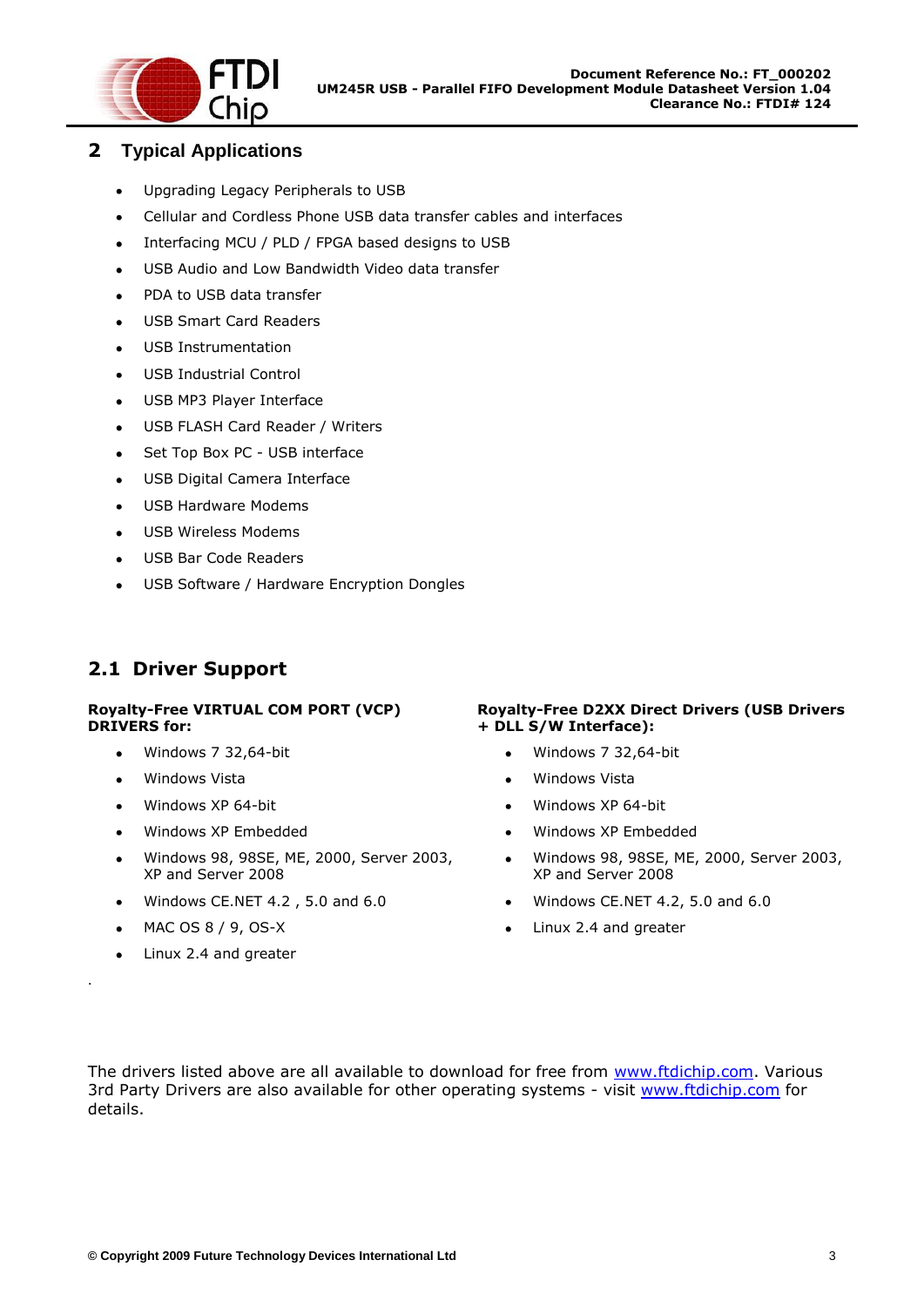

## <span id="page-4-0"></span>**2.2 Features**

The UM245R USB Parallel FIFO has the following features:

- Single chip USB to parallel FIFO bidirectional data transfer interface.
- Entire USB protocol handled on the chip -No USB-specific firmware programming required.
- Simple interface to MCU / PLD / FPGA logic  $\bullet$ with 4-wire handshake interface.
- Data transfer rate to 1 Megabyte / second D2XX Direct Drivers.
- Data transfer rate to 300 kilobyte / second VCP Drivers.
- FTDI"s royalty-free VCP and D2XX drivers  $\bullet$ eliminate the requirement for USB driver development in most cases.
- USB FTDIChip-ID™ feature.  $\bullet$
- FIFO receive and transmit buffers for high  $\bullet$ data throughput.
- Adjustable receive buffer timeout.  $\bullet$
- Synchronous and asynchronous bit bang mode interface options with RD# and WR strobes allow the data bus to be used as a general purpose I/O port.
- Integrated 1024 bit internal EEPROM for storing USB VID, PID, serial number and product description strings.
- Device supplied pre-programmed with  $\bullet$ unique USB serial number.
- Support for USB suspend / resume through  $\bullet$ PWREN# pin and Wake Up pin function.
- In-built support for event characters.  $\bullet$
- Support for bus powered, self powered, and high-power bus powered USB configurations.
- Integrated 3.3V level converter for USB I/O.
- Integrated level converter on FIFO interface and control pins for interfacing to 5V - 1.8V Logic.
- True 5V / 3.3V / 2.8V / 1.8V CMOS drive output and TTL input.
- High output drive option on I/O pins.
- Integrated USB termination resistors.  $\bullet$
- Integrated power-on-reset circuit.  $\bullet$
- Fully integrated clock no external crystal,  $\bullet$ oscillator, or resonator required.
- Fully integrated AVCC supply filtering No separate AVCC pin and no external R-C filter required.
- USB bulk transfer mode.
- 3.3V to 5.25V Single Supply Operation.
- Low operating and USB suspend current.
- Low USB bandwidth consumption.
- UHCI / OHCI / EHCI host controller compatible
- USB 2.0 Full Speed compatible.  $\bullet$
- -40°C to +85°C extended operating temperature range.
- Supplied in PCB designed to fit a standard 15.0mm (0.6") wide 24 pin DIP socket. Pins are on a 2.54mm (0.1") pitch.
- On board USB "B" socket allows module to be connected to a PC via a standard A to B USB cable.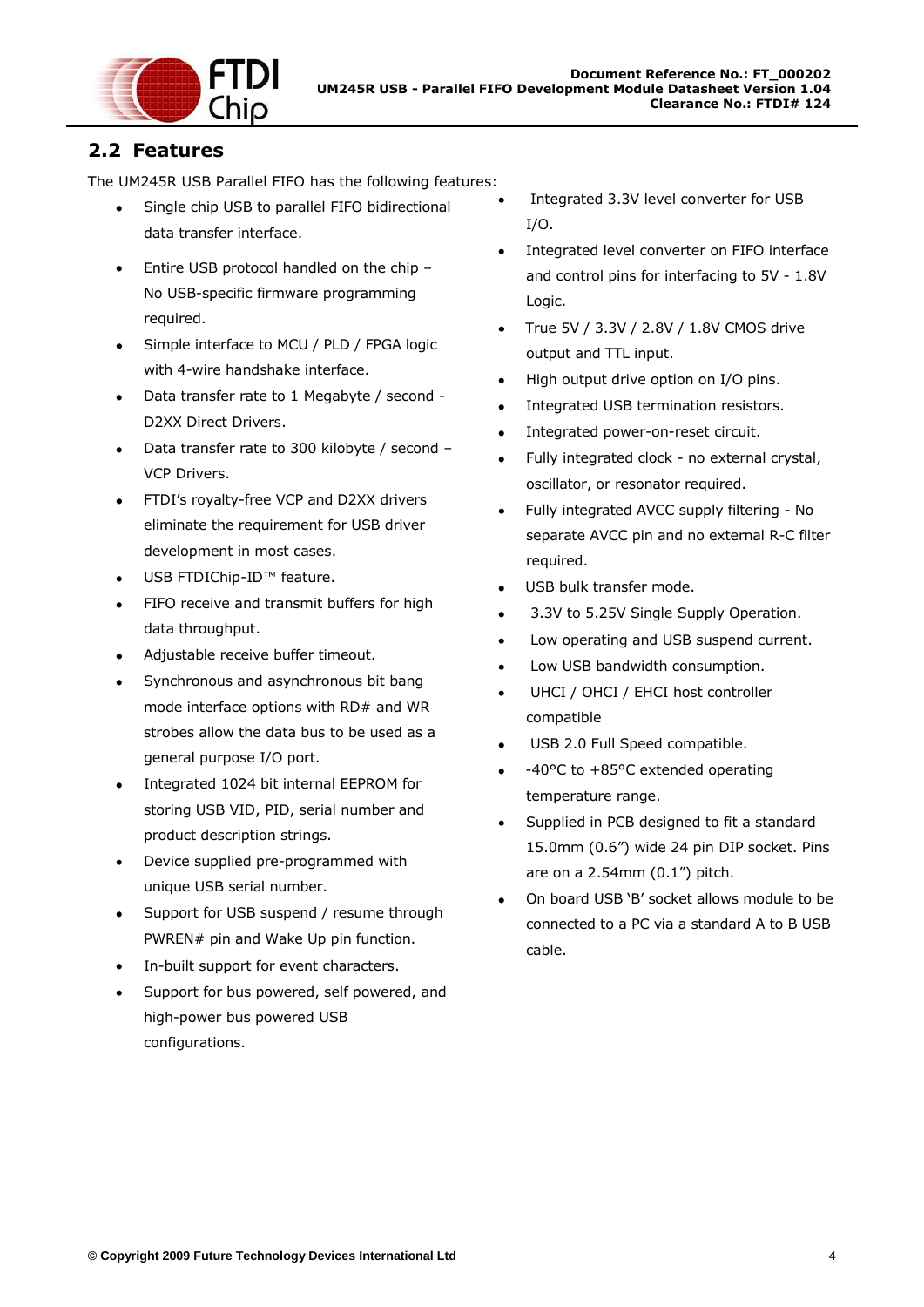

## <span id="page-5-0"></span>**3 FT245RL Features and Enhancement**

#### <span id="page-5-1"></span>**3.1 Key Features**

This section summarises the key features and enhancements of the FT245R IC device which is used in the UM245R Module. For further details, consult the FT245R datasheet, which is available from the FTDI website.

**Integrated Clock Circuit** - Previous generations of FTDI's USB to parallel FIFO interface devices required an external crystal or ceramic resonator. The clock circuit has now been integrated onto the device meaning that no crystal or ceramic resonator is required. It is important to note that VCC must be between 4.0 and 5.25V. However, if required, an external 12MHz crystal can be used as the clock source.

**Integrated EEPROM** – Previous generations of FTDI's USB to parallel FIFO interface devices required an external EEPROM if the device were to use USB Vendor ID (VID), Product ID (PID), serial number and product description strings other than the default values in the device itself. This external EEPROM has now been integrated onto the FT245R chip meaning that all designs have the option to change the product description strings. A user area of the internal EEPROM is available for storing additional data. The internal EEPROM is programmable in circuit, over USB without any additional voltage requirement.

**Pre-programmed EEPROM** – The FT245R is supplied with its internal EEPROM pre-programmed with a serial number which is unique to each individual device. This, in most cases, will remove the need to program the device EEPROM.

**Integrated USB Resistors** – Previous generations of FTDI"s USB to parallel FIFO interface devices required two external series termination resistors on the USBDP and USBDM signals, and a 1.5 kΩ pull up resistor on USBDP. These three resistors have now been integrated onto the device.

**Integrated AVCC Filtering** – Previous generations of FTDI's USB to parallel FIFO interface devices had a separate AVCC pin – the supply to the internal PLL. This pin required an external R-C filter. The separate AVCC pin is now connected internally to VCC, and the filter has now been integrated onto the chip.

**Fewer External Components** – Integration of the crystal, EEPROM, USB resistors, and AVCC filter will substantially reduce the bill of materials cost for USB interface designs using the FT245R compared to its FT245BM predecessor.

**Enhanced Asynchronous Bit Bang Mode with RD# and WR# Strobes** – The FT245R supports FTDI"s BM chip bit bang mode. In bit bang mode, the eight parallel FIFO data bus lines can be switched from the regular interface mode to an 8-bit general purpose I/O port. Data packets can be sent to the device and they will be sequentially sent to the interface at a rate controlled by an internal timer (equivalent to the baud rate prescaler). With the FT245R device this mode has been enhanced so that the internal RD# and WR strobes are now brought out of the device which can be used to allow external logic to be clocked by accesses to the bit bang I/O bus. This option is described more fully in a application note AN232R-01, [Bit Bang Modes for the FT232R and FT245R.](http://www.ftdichip.com/Documents/AppNotes/AN232R-01_FT232RBitBangModes.pdf)

**Synchronous Bit Bang Mode** – Synchronous bit bang mode differs from asynchronous bit bang mode in that the interface pins are only read when the device is written to. This makes it easier for the controlling program to measure the response to an output stimulus as the data returned is synchronous to the output data. The feature was previously seen in FTDI's FT2232D device. This option is described more fully in a application note AN232R-01, Bit Bang Modes for the FT232R and [FT245R.](http://www.ftdichip.com/Documents/AppNotes/AN232R-01_FT232RBitBangModes.pdf)

**Lower Supply Voltage** – Previous generations of the chip required 5V supply on the VCC pin. The FT245R will work with a VCC supply in the range 4.0V - 5V. Bus powered designs would still take their supply from the 5V on the USB bus. Self-powered designs must provide between 4.0V and 5.25V to VCC.

**Integrated Level Converter on FIFO Interface and Control Signals** – VCCIO pin supply can be from 1.8V to 5V. Connecting the VCCIO pin to 1.8V, 2.8V, or 3.3V allows the device to directly interface to 1.8V, 2.8V or 3.3V and other logic families without the need for external level converter ICs.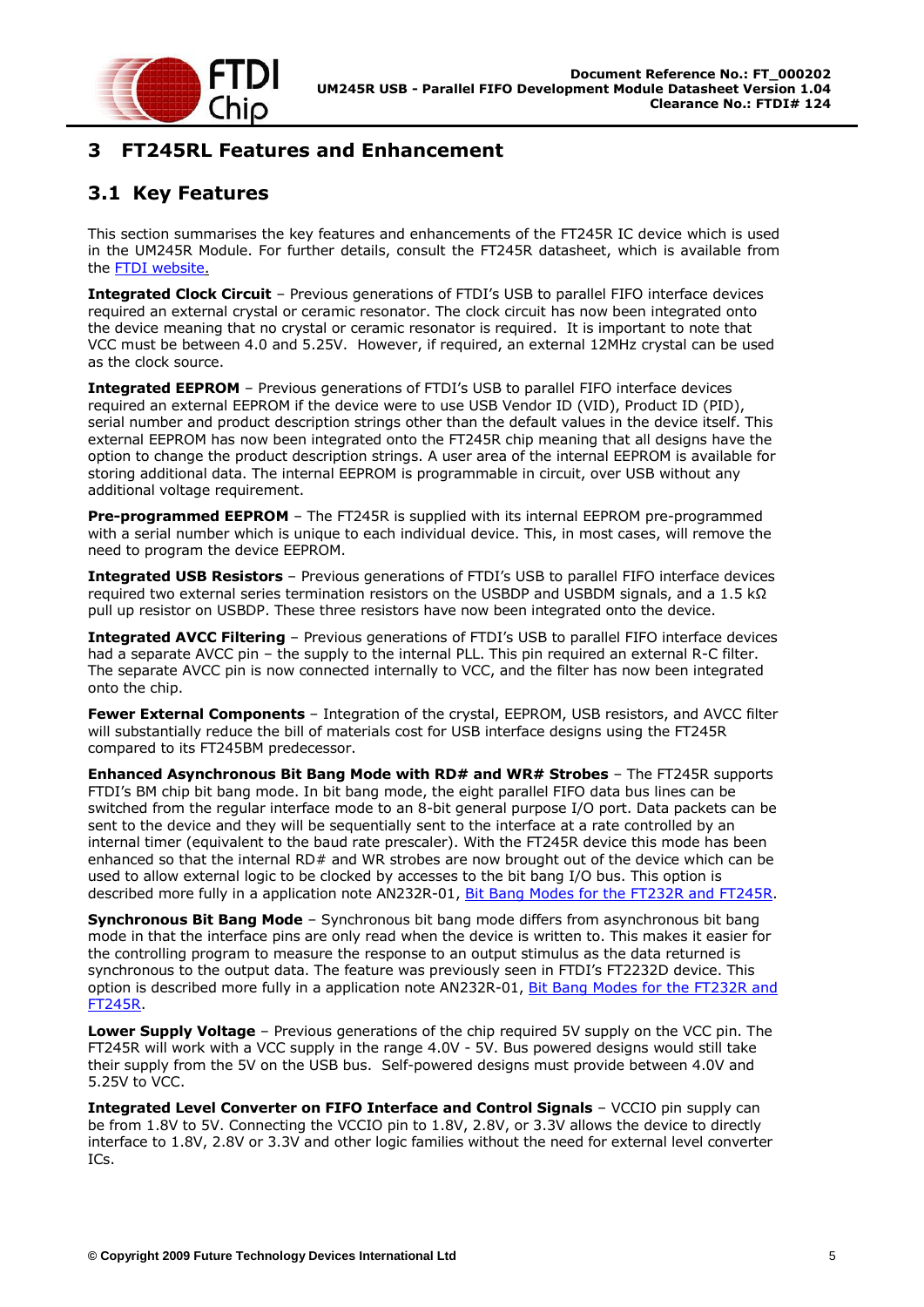

**5V / 3.3V / 2.8V / 1.8V Logic Interface** – The FT245R provides true CMOS Drive Outputs and TTL level Inputs.

**Integrated Power-On-Reset (POR) Circuit** – The device incorporates an internal POR function. A RESET# pin is available in order to allow external logic to reset the FT245R where required. With many applications the RESET# pin can be left unconnected, or pulled up to VCCIO.

**Wake Up Function** – If USB is in suspend mode and remote wake up has been enabled in the internal EEPROM (it is enabled by default), the RXF# pin becomes an input. Strobing this pin low will cause the FT245R to request a resume from suspend on the USB bus. Normally this can be used to wake up the host PC from suspend.

**Lower Operating and Suspend Current** - The device operating supply current has been further reduced to 15mA, and the suspend current has been reduced to around 70μA. This allows a greater margin for peripherals to meet the USB suspend current limit of 500μA (2.5mA with remote wake up enabled).

**Low USB Bandwidth Consumption** – The operation of the USB interface to the FT245R has been designed to use as little as possible of the total USB bandwidth available from the USB host controller.

**High Output Drive Option** – The parallel FIFO interface and the FIFO handshake output pins can be made to drive out at three times the standard signal drive level thus allowing multiple devices to be driven, or devices that require greater signal drive strength to be interfaced to the FT245R. This option is configured in the internal EEPROM.

**Power Management Control for USB Bus Powered, High Current Designs** – The PWREN# signal can be used to directly drive a transistor or P-Channel MOSFET in applications where power switching of external circuitry is required. An option in the internal EEPROM makes the device gently pull down on its FIFO interface lines when the power is shut off (PWREN# is high). In this mode any residual voltage on external circuitry is bled to GND when power is removed, thus ensuring that external circuitry controlled by PWREN# resets reliably when power is restored.

**FTDIChip-ID™ - unique serial number which is burnt into the device at manufacture** - This ID number cannot be reprogrammed by product manufacturers or end-users. This allows the possibility of using FT245R based dongles for software licensing. Further to this, a renewable license scheme can be implemented based on the FTDIChip-ID™ number when encrypted with other information. This encrypted number can be stored in the user area of the FT245R internal EEPROM, and can be decrypted, then compared with the protected FTDIChip-ID™ to verify that a license is valid. Web based applications can be used to maintain product licensing this way. An application note describing this feature is available separately from the [FTDI website.](http://www.ftdichip.com/) The FTDIChip-ID is different from the USB Serial Number as defined in the USB specification.

**Improved EMI Performance** – The reduced operating current and improved on-chip VCC decoupling significantly improves the ease of PCB design requirements in order to meet FCC, CE and other EMI related specifications.

**Programmable FIFO TX Buffer Timeout** – The FIFO TX buffer timeout is used to flush remaining data from the receive buffer. This timeout defaults to 16ms, but is programmable over USB in 1ms increments from 1ms to 255ms, thus allowing the device to be optimised for protocols that require fast response times from short data packets.

**Extended Operating Temperature Range** – The FT245R operates over an extended temperature range of -40º to +85º C thus allowing the device to be used in automotive and industrial applications.

**New Package Options** – The FT245R is available in two packages - a compact 28 pin SSOP (FT245RL) and an ultra-compact 5mm x 5mm pinless QFN-32 package (FT245RQ). Both packages are lead (Pb) free, and use a "green" compound. Both packages are fully compliant with European Union directive 2002/95/EC.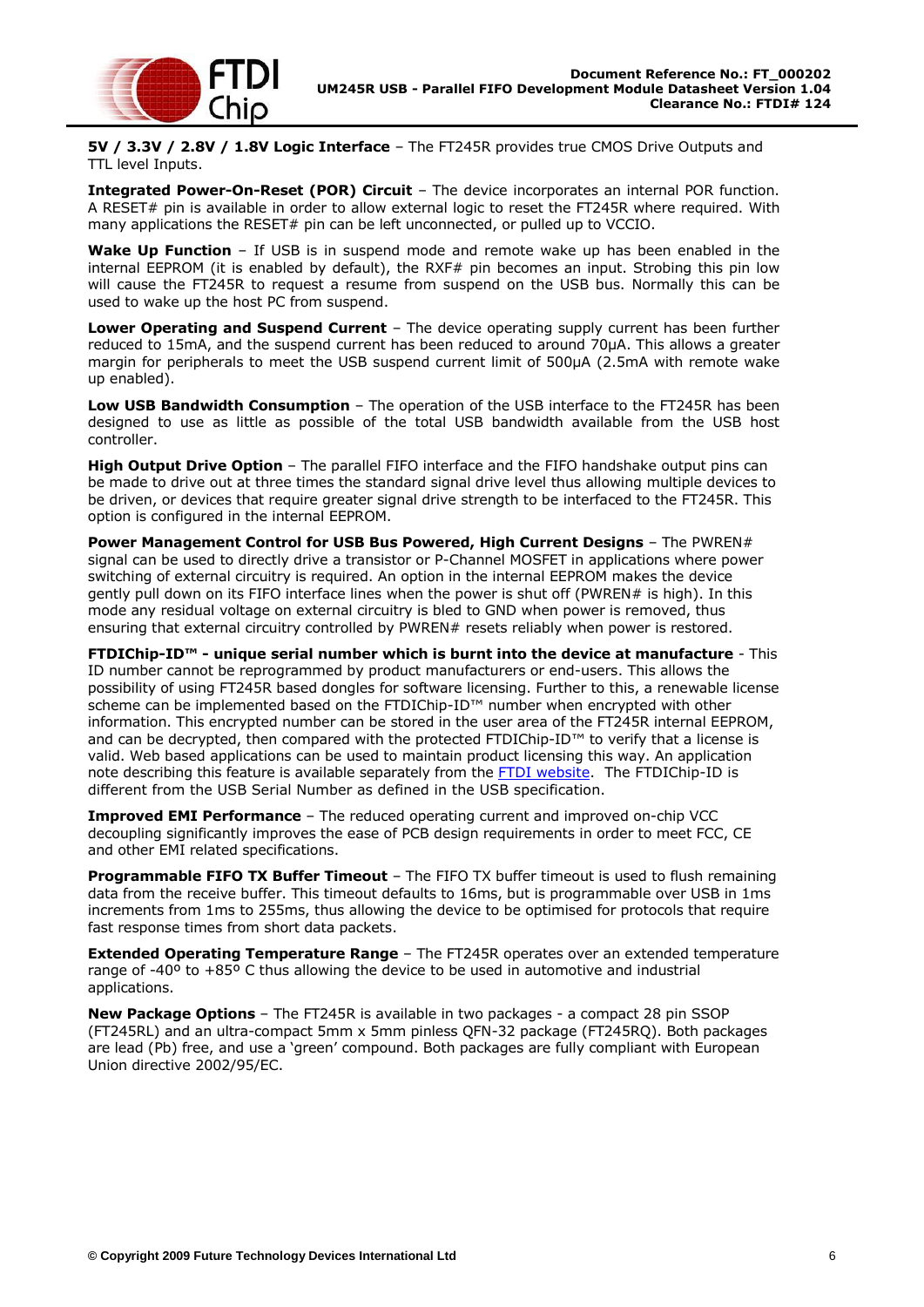

## <span id="page-7-0"></span>**4 UM245R Pin Out and Signal Descriptions**

## <span id="page-7-1"></span>**4.1 UM245R Pin Out**



<span id="page-7-2"></span>**Figure 4.1 Module Pin Out and Jumper Locations**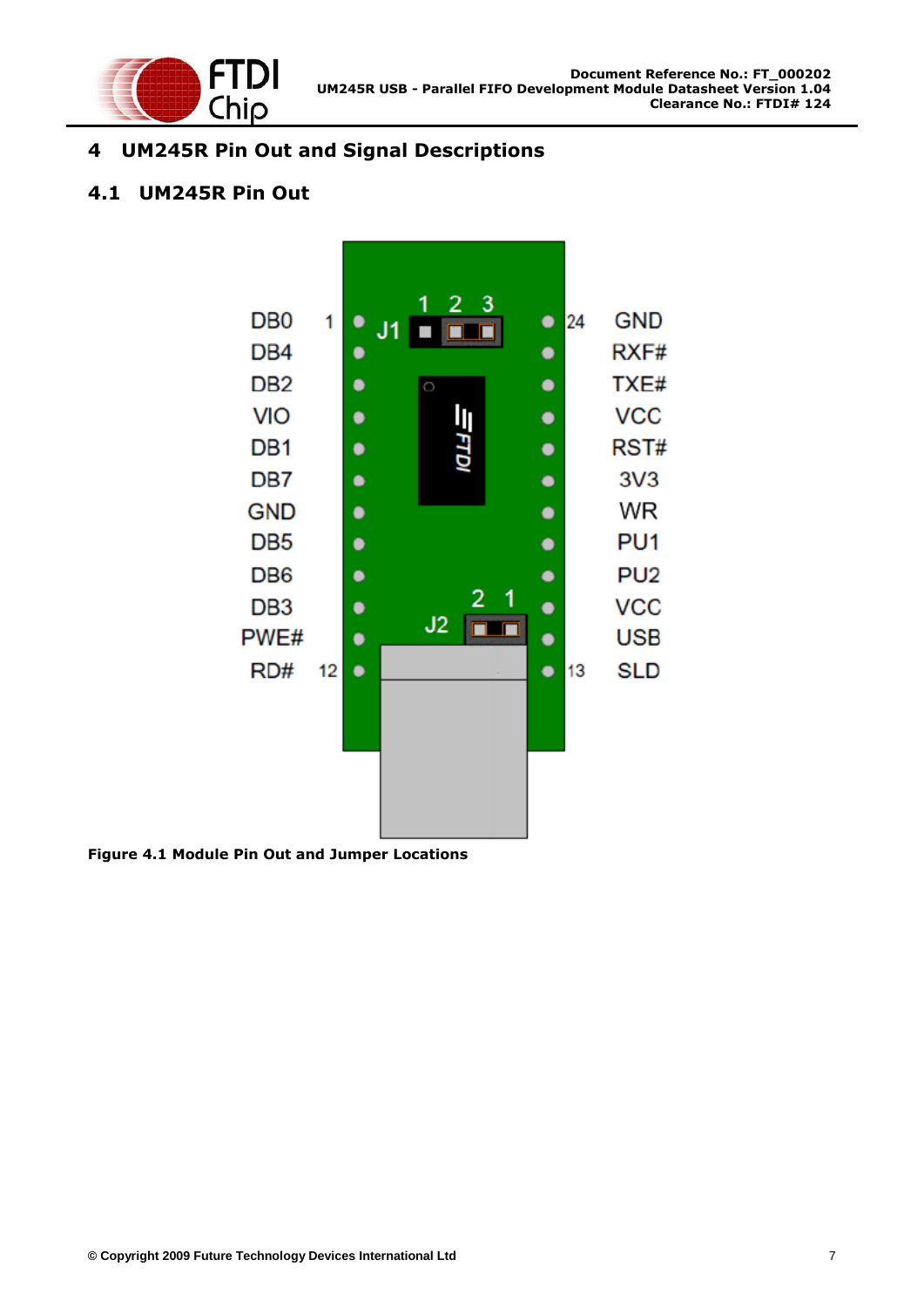

## <span id="page-8-0"></span>**4.2 Signal Descriptions**

| Pin No.        | <b>Name</b>     | <b>Type</b>  | <b>Description</b>                                                                                                                                                              |
|----------------|-----------------|--------------|---------------------------------------------------------------------------------------------------------------------------------------------------------------------------------|
| $\mathbf{1}$   | DB <sub>0</sub> | I/O          | FIFO Data Bus Bit 0*                                                                                                                                                            |
| $\overline{2}$ | DB4             | I/O          | FIFO Data Bus Bit 4*                                                                                                                                                            |
| $\mathsf 3$    | DB <sub>2</sub> | I/O          | FIFO Data Bus Bit 2*                                                                                                                                                            |
| $\overline{4}$ | <b>VIO</b>      | <b>PWR</b>   | +1.8V to +5.25V supply to the FIFO Interface and Control group pins (13, 5, 6,                                                                                                  |
|                |                 |              | $914, 22, 23$ .<br>In USB bus powered designs connect to 3V3OUT to drive out at 3.3V levels (connect                                                                            |
|                |                 |              | jumper J1 pins 1 and 2 together), or connect to VCC to drive at 5V CMOS level (connect                                                                                          |
|                |                 |              | jumper J1 pins 2 and 3 together). This pin can also be supplied with an external 1.8V -                                                                                         |
|                |                 |              | 5.0V supply in order to drive at different levels. It should be noted that in this case this                                                                                    |
|                |                 |              | supply should originate from the same source as the supply to Vcc. This means that in                                                                                           |
|                |                 |              | bus powered designs a regulator which is supplied by the 5V on the USB bus should be                                                                                            |
|                |                 |              | used.                                                                                                                                                                           |
| 5              | DB1             | I/O          | FIFO Data Bus Bit 1*                                                                                                                                                            |
| $6\phantom{a}$ | DB7             | I/O          | FIFO Data Bus Bit 7*                                                                                                                                                            |
| 7, 24          | <b>GND</b>      | <b>PWR</b>   | Module ground supply pins                                                                                                                                                       |
| 8              | DB <sub>5</sub> | I/O          | FIFO Data Bus Bit 5*                                                                                                                                                            |
| $\mathsf g$    | DB <sub>6</sub> | I/O          | FIFO Data Bus Bit 6*                                                                                                                                                            |
| 10             | DB <sub>3</sub> | I/O          | FIFO Data Bus Bit 3*                                                                                                                                                            |
| 11             | PWE#            | I/O          | Goes low after the device is configured by USB, then high during USB suspend. Can be                                                                                            |
|                |                 |              | used to control power to external logic P-Channel logic level MOSFET switch. Enable the                                                                                         |
|                |                 |              | interface pull-down option when using the PWREN# pin in this way.                                                                                                               |
| 12             | RD#             | I/O          | Enables the current FIFO data byte on D0D7 when low. Fetched the next FIFO data                                                                                                 |
|                |                 |              | byte (if available) from the receive FIFO buffer when RD# goes from high to low. See                                                                                            |
|                |                 |              | Section 4.4 for timing diagram.*                                                                                                                                                |
| 13             | <b>SLD</b>      | <b>GND</b>   | USB Cable shield.                                                                                                                                                               |
| 14             | <b>USB</b>      | Output       | 5V Power output USB port. For a low power USB bus powered design, up to 100mA can                                                                                               |
|                |                 |              | be sourced from the 5V supply on the USB bus. A maximum of 500mA can be sourced                                                                                                 |
|                |                 |              | from the USB bus in a high power USB bus powered design.                                                                                                                        |
| 15, 21         | <b>VCC</b>      | <b>PWR</b>   | These two pins are internally connected on the module PCB. To power the module from                                                                                             |
|                |                 | or<br>Output | the 5V supply on USB bus, connect jumper J2 pins 1 and 2 together (this is the module<br>default configuration). In this case these pins would have the same description as pin |
|                |                 |              | 14.                                                                                                                                                                             |
|                |                 |              | To use the UM245R module in a self powered configuration, ensure that jumper J2 pins                                                                                            |
|                |                 |              | 1 and 2 are not connected together, and apply an external 3.3V to 5.25V supply to one                                                                                           |
|                |                 |              | or both of these pins.                                                                                                                                                          |
| 17             | PU1             | Control      | Pull up resistor pin connection 2. Connect to pin 17 (RST#) in a self powered                                                                                                   |
|                |                 |              | configuration.                                                                                                                                                                  |
| 16             | PU <sub>2</sub> | Control      | Pull up resistor pin connection 1. Connect to pin 14 (USB) in a self powered<br>configuration.                                                                                  |
| 19             | 3V <sub>3</sub> | Output       | 3.3V output from integrated LDO regulator. This pin is decoupled to ground on the                                                                                               |
|                |                 |              | module PCB with a 100nF capacitor. The prime purpose of this pin is to provide the                                                                                              |
|                |                 |              | internal 3.3V supply to the USB transceiver cell and the internal $1.5k\Omega$ pull up resistor                                                                                 |
|                |                 |              | on USBDP. Up to 50mA can be drawn from this pin to power external logic if required.                                                                                            |
|                |                 |              | This pin can also be used to supply the FT245RL's VCCIO pin by connecting this pin to                                                                                           |
| 20             | RST#            | Input        | pin 4 (VIO), or by connecting together pins 1 and 2 on jumper J1.<br>Can be used by an external device to reset the FT245R. If not required can be left                         |
|                |                 |              | unconnected, or pulled up to VCCIO.                                                                                                                                             |
| 18             | <b>WR</b>       | I/O          | Writes the data byte on the D0D7 pins into the transmit FIFO buffer when WR goes                                                                                                |
|                |                 |              | from high to low. See Section 4.4 for timing diagram.*                                                                                                                          |
|                |                 |              |                                                                                                                                                                                 |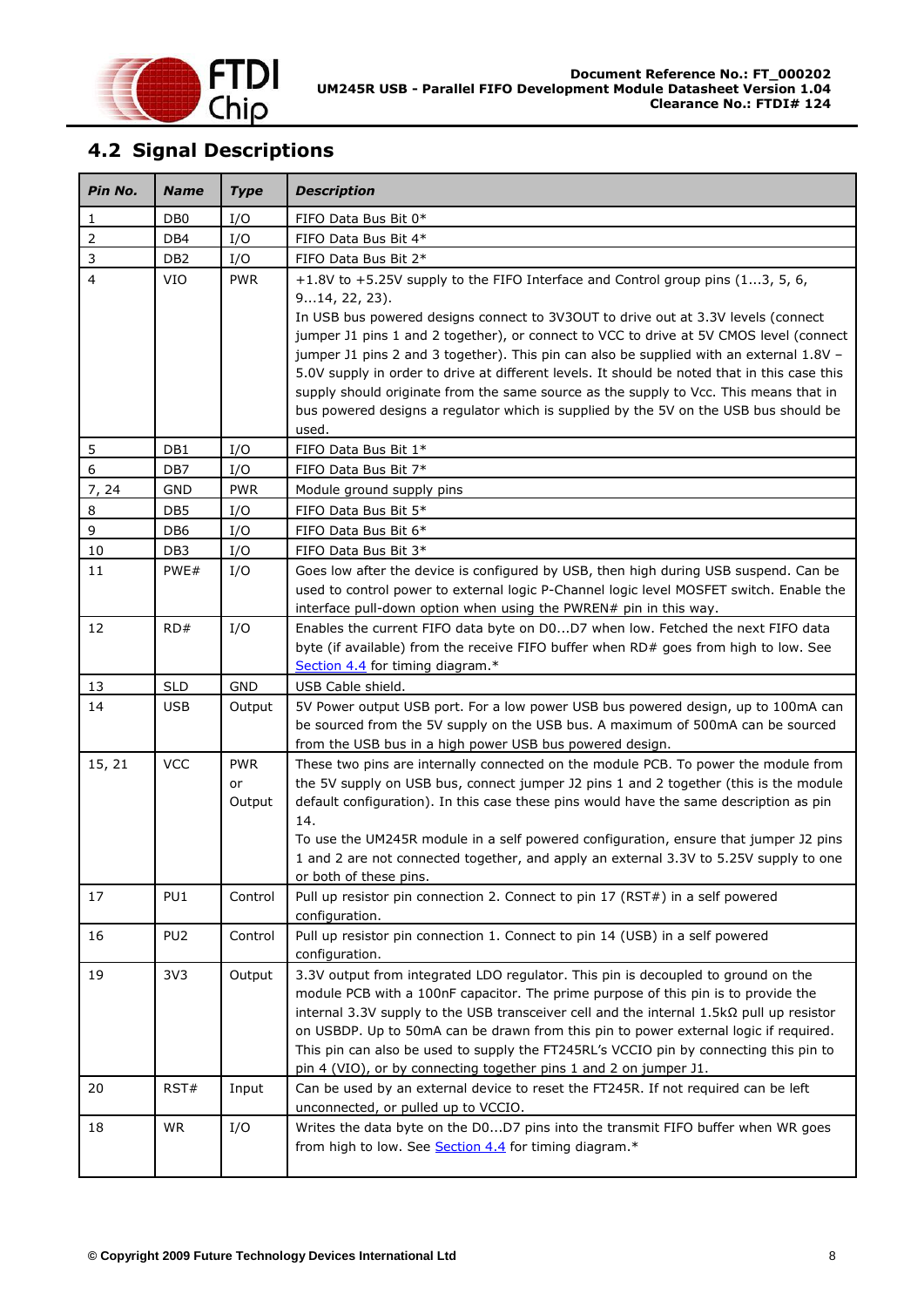

| Pin No. | <b>Name</b> | <b>Type</b> | <b>Description</b>                                                                                                                                                                                                                                                                                                                                                                                                                                                                                                                                                                         |
|---------|-------------|-------------|--------------------------------------------------------------------------------------------------------------------------------------------------------------------------------------------------------------------------------------------------------------------------------------------------------------------------------------------------------------------------------------------------------------------------------------------------------------------------------------------------------------------------------------------------------------------------------------------|
|         |             |             |                                                                                                                                                                                                                                                                                                                                                                                                                                                                                                                                                                                            |
| 22      | TXE#        | I/O         | When high, do not write data into the FIFO. When low, data can be written into the<br>FIFO by strobing WR high, then low. During reset this signal pin is tri-state, but pulled<br>up to VCCIO via an internal 200 k $\Omega$ resistor. See Section 4.4 for timing diagram.                                                                                                                                                                                                                                                                                                                |
| 23      | RXF#        | I/O         | When high, do not read data from the FIFO. When low, there is data available in the<br>FIFO which can be read by strobing $RD#$ low, then high again. During reset this signal<br>pin is tri-state, but pulled up to VCCIO via an internal $200k\Omega$ resistor. See Section 4.4<br>for timing diagram.<br>If the Remote Wakeup option is enabled in the internal EEPROM, during USB suspend<br>mode (PWREN# = 1) RXF# becomes an input which can be used to wake up the USB<br>host from suspend mode. Strobing the pin low will cause the device to request a<br>resume on the USB bus. |

#### <span id="page-9-1"></span>**Table 4.1 Module Pin-Out Description**

\* When used in Suspend, these pins are pulled to VCCIO via internal 200kΩ resistors. These pins can be programmed to gently pull low during USB suspend ( $PWREN# = "1"$ ) by setting an option in the internal EEPROM.

## <span id="page-9-0"></span>**4.3 Jumper Configuration Options**

| Pin No. | <b>Name</b>     | <b>Type</b> | <b>Description</b>                                                                                                                                                                                                                                                                                                                                                                                                                                                                                                                                                                                                                                            |
|---------|-----------------|-------------|---------------------------------------------------------------------------------------------------------------------------------------------------------------------------------------------------------------------------------------------------------------------------------------------------------------------------------------------------------------------------------------------------------------------------------------------------------------------------------------------------------------------------------------------------------------------------------------------------------------------------------------------------------------|
| 1       | 3V <sub>3</sub> | Output      | 3.3V output from integrated LDO regulator. This pin is decoupled to ground on the<br>module PCB with a 100nF capacitor. The prime purpose of this pin is to provide the<br>internal 3.3V supply to the USB transceiver cell and the internal 1.5k $\Omega$ pull up resistor<br>on USBDP. Up to 50mA can be drawn from this pin to power external logic if required.<br>This pin can also be used to supply the FT245RL's VCCIO pin by connecting this pin to<br>pin 4 (VIO), or by connecting together pins 1 and 2 on jumper J1.                                                                                                                             |
| 2       | <b>VIO</b>      | <b>PWR</b>  | +1.8V to +5.25V supply to the FIFO Interface and control pins $(13, 5, 6, 914, 22,$<br>23). In USB bus powered designs connect to 3V3 to drive out at 3.3V levels (connect<br>jumper J1 pins 1 and 2 together), or connect to VCC to drive out at 5V CMOS level<br>(connect jumper J1 pins 2 and 3 together). This pin can also be supplied with an<br>external 1.8V - 2.8V supply in order to drive out at lower levels. It should be noted that<br>in this case this supply should originate from the same source as the supply to Vcc.<br>This means that in bus powered designs a regulator which is supplied by the 5V on the<br>USB bus should be used. |
| 3       | <b>VCC</b>      | <b>PWR</b>  | VCC Output. This will be 5V from the USB bus if pins 1 and 2 on jumper J2 are<br>connected. Alternatively, if the module is in a self powered configuration, the supply to<br>the VCC module pins (15 and 21) will be brought out to this jumper pin.<br>Connect this jumper J1 pin 2 in order to supply the device IO pins from the supply to<br>VCCIO.                                                                                                                                                                                                                                                                                                      |

#### <span id="page-9-2"></span>**Table 4.2 Jumper J1 Pin Description**

| Pin No. | <b>Name</b> | Type             | <b>Description</b>                                                                                                                                                                                                                                                                             |
|---------|-------------|------------------|------------------------------------------------------------------------------------------------------------------------------------------------------------------------------------------------------------------------------------------------------------------------------------------------|
|         | USB.        | <b>PWR</b>       | 5V Power output USB port. For a low power USB bus powered design, up to 100mA can<br>be sourced from the 5V supply on the USB bus. A maximum of 500mA can be sourced<br>from the USB bus in a high power USB bus powered design with the use of an external<br>power switch (See Section 7.3). |
|         | <b>VCC</b>  | PWR or<br>Output | Board supply input. Connect to jumper J2 pin 1 in order to supply the board from the<br>USB bus.<br>This pin is internally connected to the VCC DIP pins. Remove the jumper connector in a<br>self powered design.                                                                             |

<span id="page-9-3"></span>**Table 4.3 Jumper J2 Pin Description**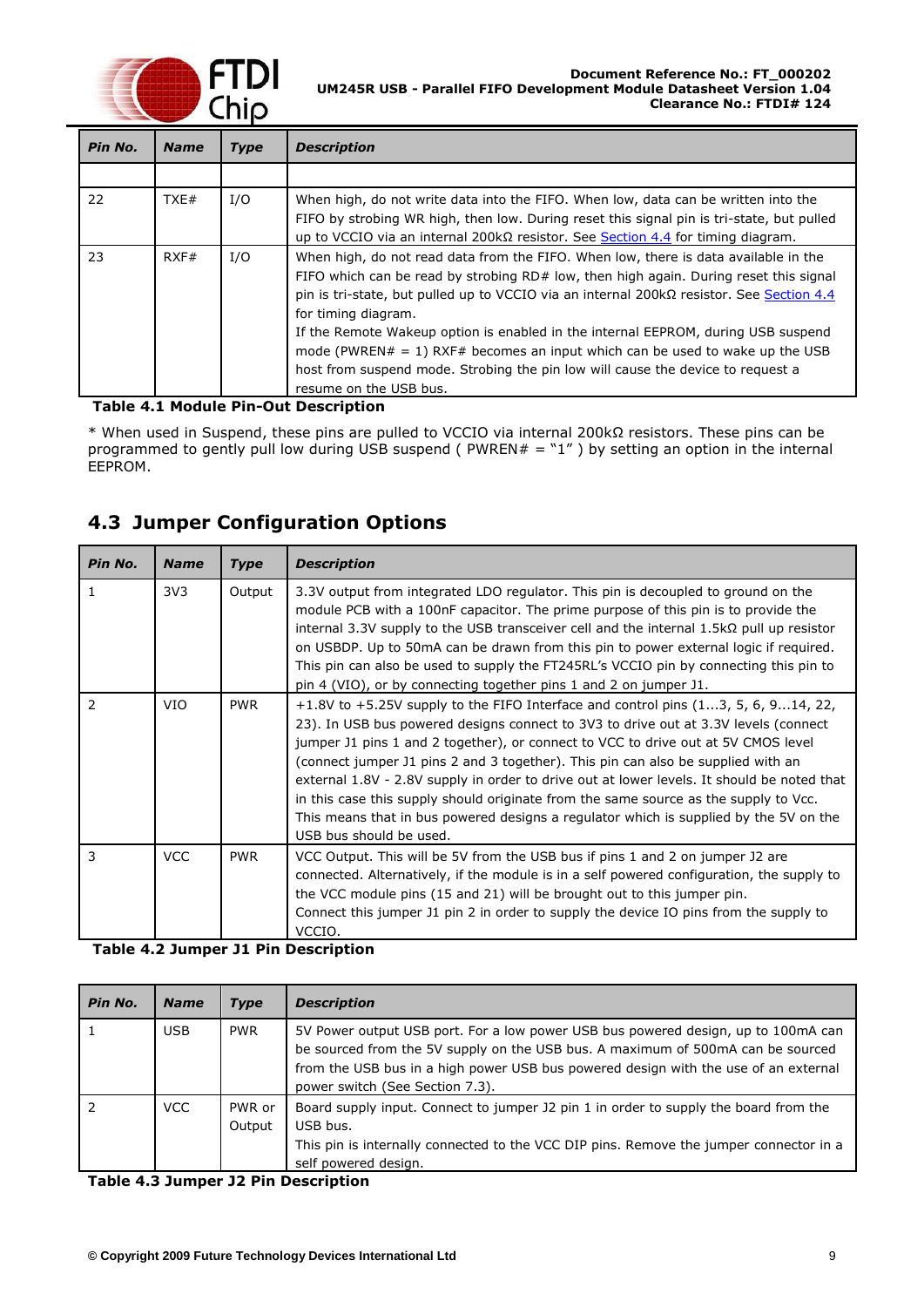

## <span id="page-10-0"></span>**4.4 FT245 FIFO Control Interface Read Cycle Timing Diagrams**



#### <span id="page-10-2"></span>**Figure 4.2 FIFO Read Cycle**

| <b>Time</b>    | <b>Description</b>                      | Min          | <b>Max</b> | <b>Unit</b> |
|----------------|-----------------------------------------|--------------|------------|-------------|
| T1             | RD# Active Pulse Width                  | 50           |            | ns          |
| T <sub>2</sub> | RD# to RD# Pre-Charge Time              | $50 + 76$    |            | ns          |
| T3             | RD# Active to Valid Data*               | 20           | 50         | ns          |
| T <sub>4</sub> | Valid Data Hold Time from RD# Inactive* | 0            |            | ns          |
| T5             | $RD#$ Inactive to RXF#                  | <sup>0</sup> | 25         | ns          |
| T6             | RXF# Inactive After RD# Cycle           | 80           |            | ns          |

<span id="page-10-1"></span>**Table 4.4 FIFO Read Cycle Timings**

 $*$  Load = 30pF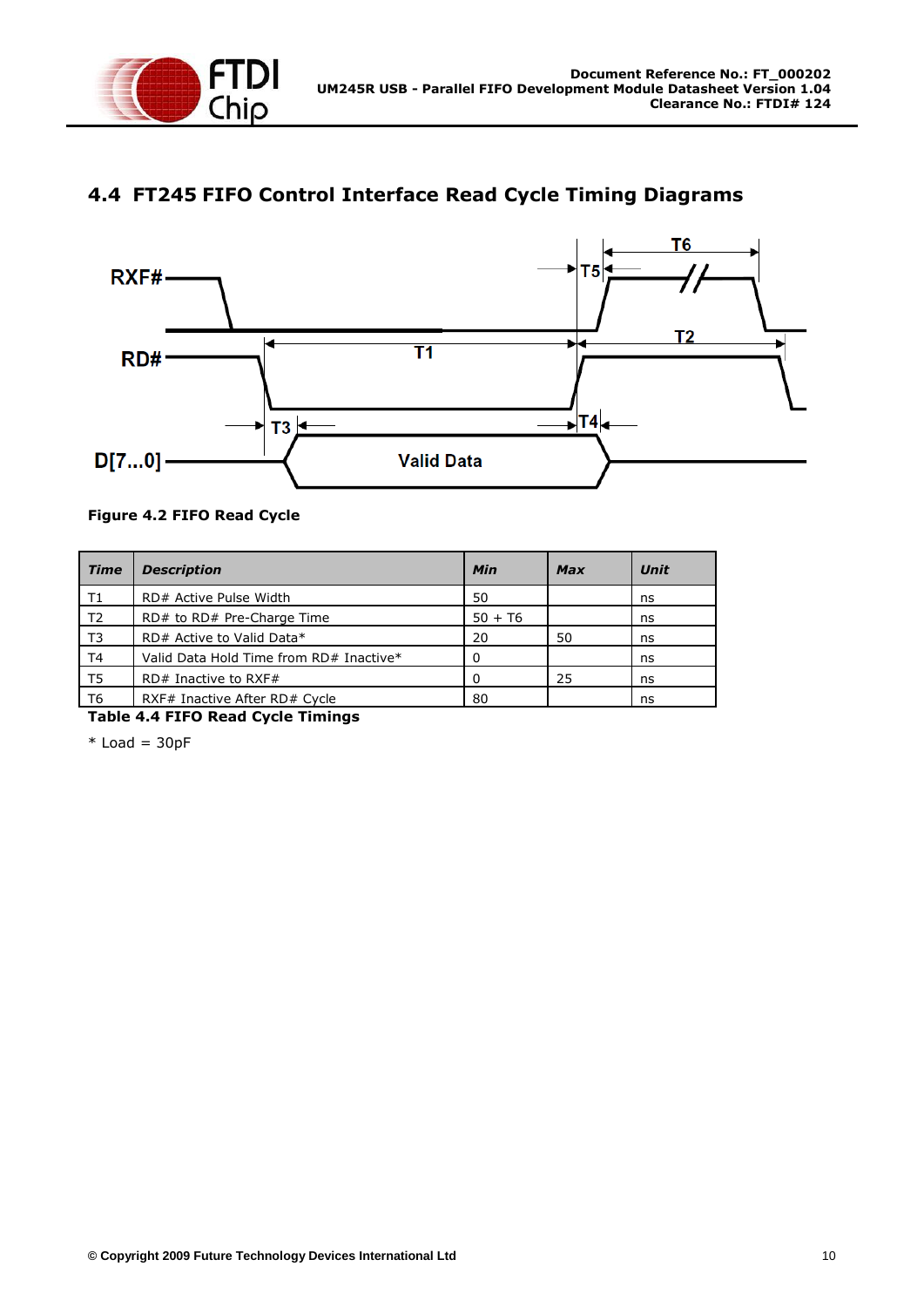

## <span id="page-11-0"></span>**4.5 FT245 FIFO Control Interface Write Cycle Timing Diagrams**



<span id="page-11-2"></span>**Figure 4.3 FIFO Write Cycle**

| <b>Time</b>     | <b>Description</b>                  | Min | <b>Max</b> | Unit |
|-----------------|-------------------------------------|-----|------------|------|
| T7              | <b>WR Active Pulse Width</b>        | 50  |            | ns   |
| T8              | WR to RD Pre-Charge Time            | 50  |            | ns   |
| T9              | Data Setup Time before WR Inactive  | 20  |            | ns   |
| T <sub>10</sub> | Data Hold Time from RD Inactive     | 0   |            | ns   |
| T <sub>11</sub> | WR Inactive to TXE#                 | ∩   | 25         | ns   |
| T <sub>12</sub> | <b>TXE# Inactive After WR Cycle</b> | 80  |            | ns   |

<span id="page-11-1"></span>**Table 4.5 FIFO Write Cycle Timings**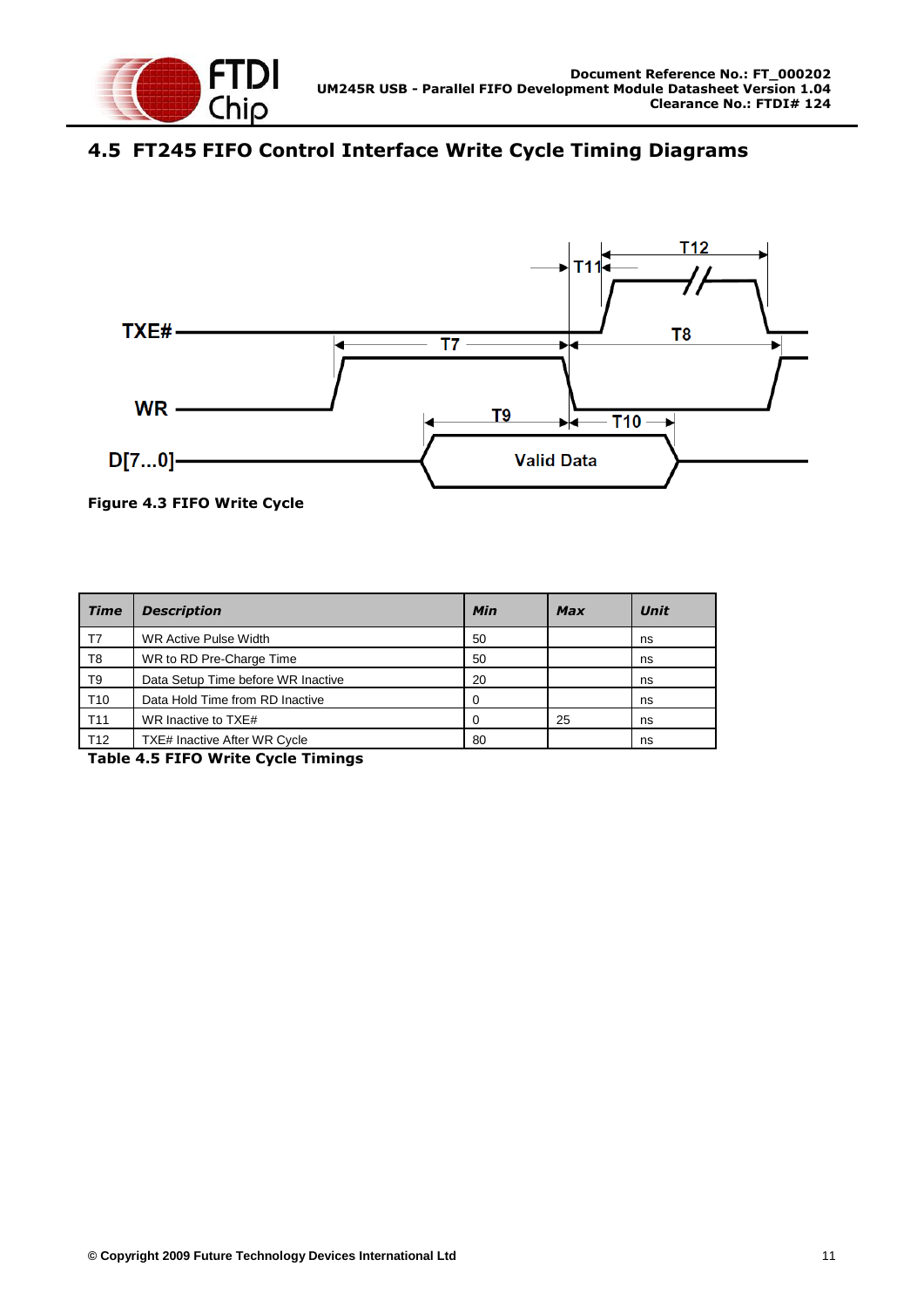

## <span id="page-12-0"></span>**5 Module Dimensions**



#### <span id="page-12-1"></span>**Figure 5.1 UM245R Module Dimensions**

All dimensions are shown in millimeters with inches shown in parenthesis.

The FT245RL IC device used by the UM245R is supplied in a RoHS compliant 28 pin SSOP package. The package is lead (Pb) free and uses a "green" compound. The date code format is **YYXX** where XX = 2 digit week number, YY = 2 digit year number.

The UM245R module uses exclusively lead free components.

Both the I.C. device and the module are fully compliant with European Union directive 2002/95/EC.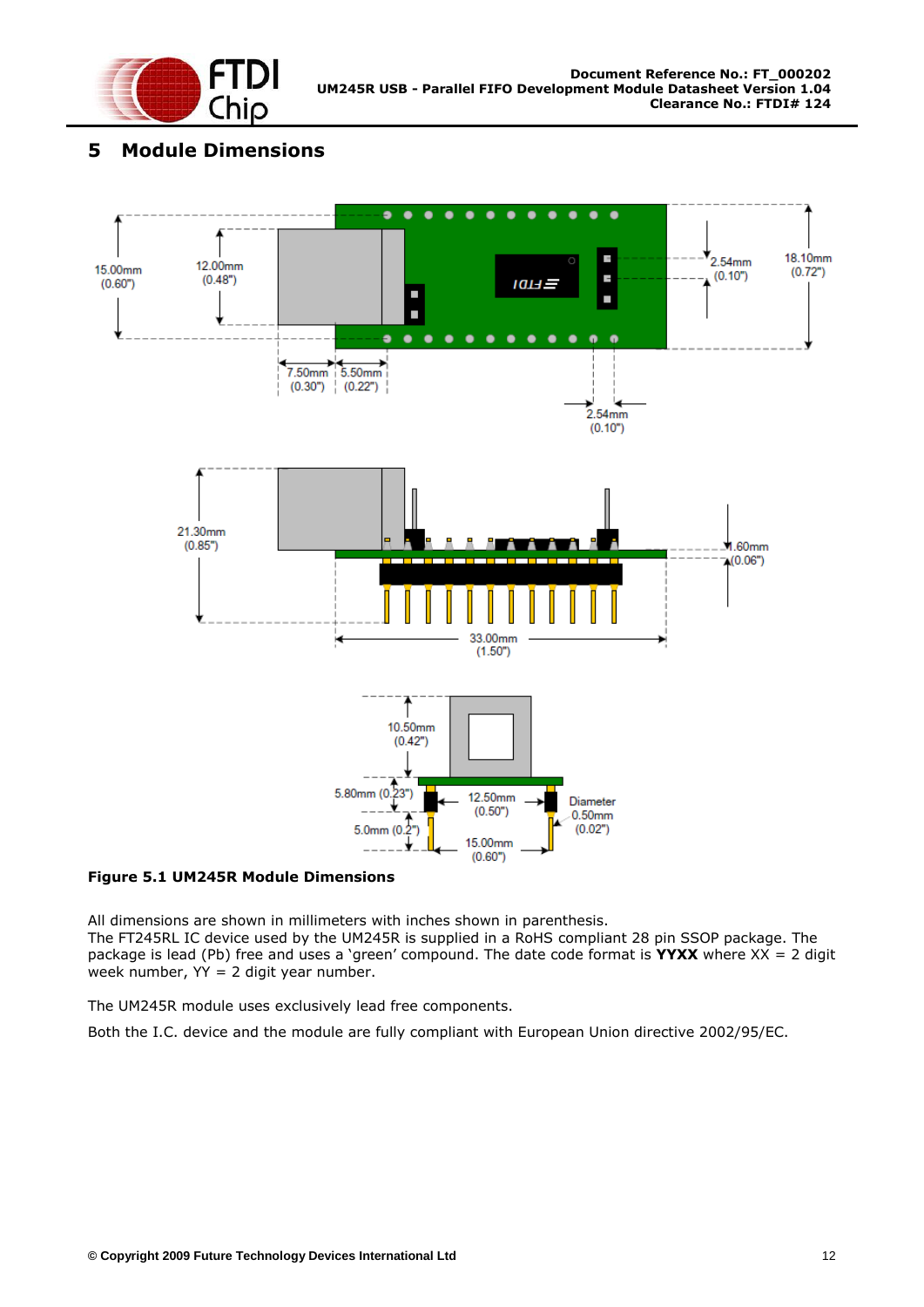

## <span id="page-13-0"></span>**6 FT245RL Device Characteristics and Ratings**

## <span id="page-13-1"></span>**6.1 Absolute Maximum Ratings**

The absolute maximum ratings for the FT245R devices are as follows. These are in accordance with the Absolute Maximum Rating System (IEC 60134). Exceeding these may cause permanent damage to the device.

| <b>Parameter</b>                                                            | Value                                                      | <b>Unit</b> |
|-----------------------------------------------------------------------------|------------------------------------------------------------|-------------|
| Storage Temperature                                                         | $-65$ to $+150$                                            | °C          |
| Floor Life (Out of Bag) At Factory Ambient<br>30°C / 60% Relative Humidity) | 168 Hours<br>(IPC/JEDEC J-STD-033A MSL Level 3 Compliant)* | Hours       |
| Ambient Temperature (Power Applied)                                         | $-40$ to $+85$                                             | °C          |
| <b>VCC Supply Voltage</b>                                                   | $-0.5$ to $+6.00$                                          | v           |
| D.C. Input Voltage - USBDP and USBDM                                        | $-0.5$ to $+3.8$                                           | v           |
| D.C. Input Voltage - High Impedance<br><b>Bidirectional signals</b>         | $-0.5$ to $+($ Vcc $+0.5)$                                 | v           |
| D.C. Input Voltage - All other Inputs                                       | $-0.5$ to $+($ Vcc $+0.5)$                                 | v           |
| D.C. Output Current - Outputs                                               | 24                                                         | mA          |
| DC Output Current - Low Impedance<br><b>Bidirectionals</b>                  | 24                                                         | mA          |
| Power Dissipation (Vcc = $5.25V$ )                                          | 500                                                        | mW          |

#### <span id="page-13-3"></span>**Table 6.1 Absolute Maximum Ratings**

\* If devices are stored out of the packaging beyond this time limit the devices should be baked before use. The devices should be ramped up to a temperature of 125°C and baked for up to 17 hours.

## <span id="page-13-2"></span>**6.2 DC Characteristics**

DC Characteristics (Ambient Temperature = -40 to 85°C)

| <b>Parameter</b> | <b>Description</b>                       | <b>Minimum</b> | <b>Typical</b> | <b>Maximum</b> | <b>Units</b> | <b>Conditions</b>                                                 |
|------------------|------------------------------------------|----------------|----------------|----------------|--------------|-------------------------------------------------------------------|
| VCC1             | <b>VCC Operating Supply</b><br>Voltage   | 4.0            |                | 5.25           | V            | The UM245R only uses<br>the FT245R internal<br>oscillator circuit |
| VCC <sub>2</sub> | <b>VCCIO Operating Supply</b><br>Voltage | 1.8            | ---            | 5.25           | V            |                                                                   |
| Icc1             | Operating Supply<br>Current              |                | 15             |                | mA           | Normal Operation                                                  |
| Icc <sub>2</sub> | <b>Operating Supply</b><br>Current       | 50             | 70             | 100            | μA           | <b>USB Suspend</b>                                                |

<span id="page-13-4"></span>**Table 6.2 Operating Voltage and Current**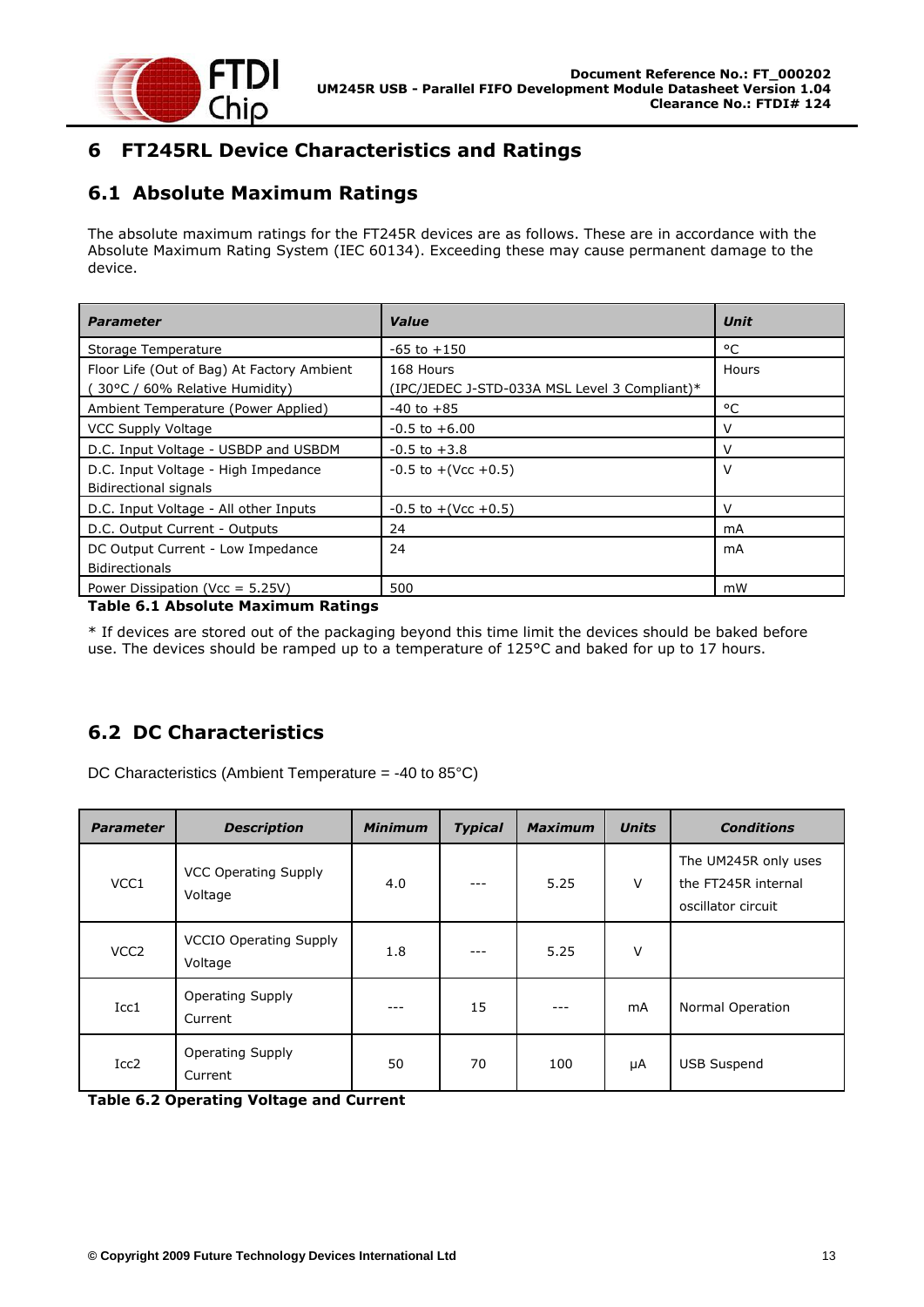

| <b>Parameter</b> | <b>Description</b>                          | <b>Minimum</b> | <b>Typical</b> | <b>Maximum</b> | <b>Units</b> | <b>Conditions</b> |
|------------------|---------------------------------------------|----------------|----------------|----------------|--------------|-------------------|
| Voh              | Output Voltage High                         | 3.2            | 4.1            | 4.9            | V            | I source $= 2mA$  |
| Vol              | Output Voltage Low                          | 0.3            | 0.4            | 0.6            | ٧            | I sink = $2mA$    |
| Vin              | <b>Input Switching</b><br>Threshold         | 1.3            | 1.6            | 1.9            | v            | $***$             |
| <b>VHys</b>      | <b>Input Switching</b><br><b>Hysteresis</b> | 50             | 55             | 60             | mV           | $***$             |

<span id="page-14-0"></span>**Table 6.3 FIFO Interface and Control Bus Pin Characteristics (VCCIO = 5.0V, Standard Drive Level)**

| <b>Parameter</b> | <b>Description</b>                   | <b>Minimum</b> | <b>Typical</b> | <b>Maximum</b> | <b>Units</b> | <b>Conditions</b> |
|------------------|--------------------------------------|----------------|----------------|----------------|--------------|-------------------|
| Voh              | Output Voltage High                  | 2.2            | 2.7            | 3.2            | $\vee$       | I source $= 1mA$  |
| Vol              | Output Voltage Low                   | 0.3            | 0.4            | 0.5            | V            | I sink $= 2mA$    |
| Vin              | Input Switching<br>Threshold         | 1.0            | 1.2            | 1.5            | v            | $***$             |
| VHys             | Input Switching<br><b>Hysteresis</b> | 20             | 25             | 30             | mV           | $***$             |

#### <span id="page-14-1"></span>**Table 6.4 FIFO Interface and Control Bus Pin Characteristics (VCCIO = 3.3V, Standard Drive Level)**

| <b>Parameter</b> | <b>Description</b>            | <b>Minimum</b> | <b>Typical</b> | <b>Maximum</b> | <b>Units</b> | <b>Conditions</b> |
|------------------|-------------------------------|----------------|----------------|----------------|--------------|-------------------|
| Voh              | Output Voltage High           | 2.1            | 2.6            | 3.1            | v            | I source $= 1mA$  |
| Vol              | Output Voltage Low            | 0.3            | 0.4            | 0.5            | V            | I sink = $2mA$    |
| Vin              | Input Switching<br>Threshold  | 1.0            | 1.2            | 1.5            | V            | $**$              |
| <b>VHys</b>      | Input Switching<br>Hysteresis | 20             | 25             | 30             | mV           | $***$             |

<span id="page-14-2"></span>**Table 6.5 FIFO Interface and Control Bus Pin Characteristics (VCCIO = 2.8V, Standard Drive Level)**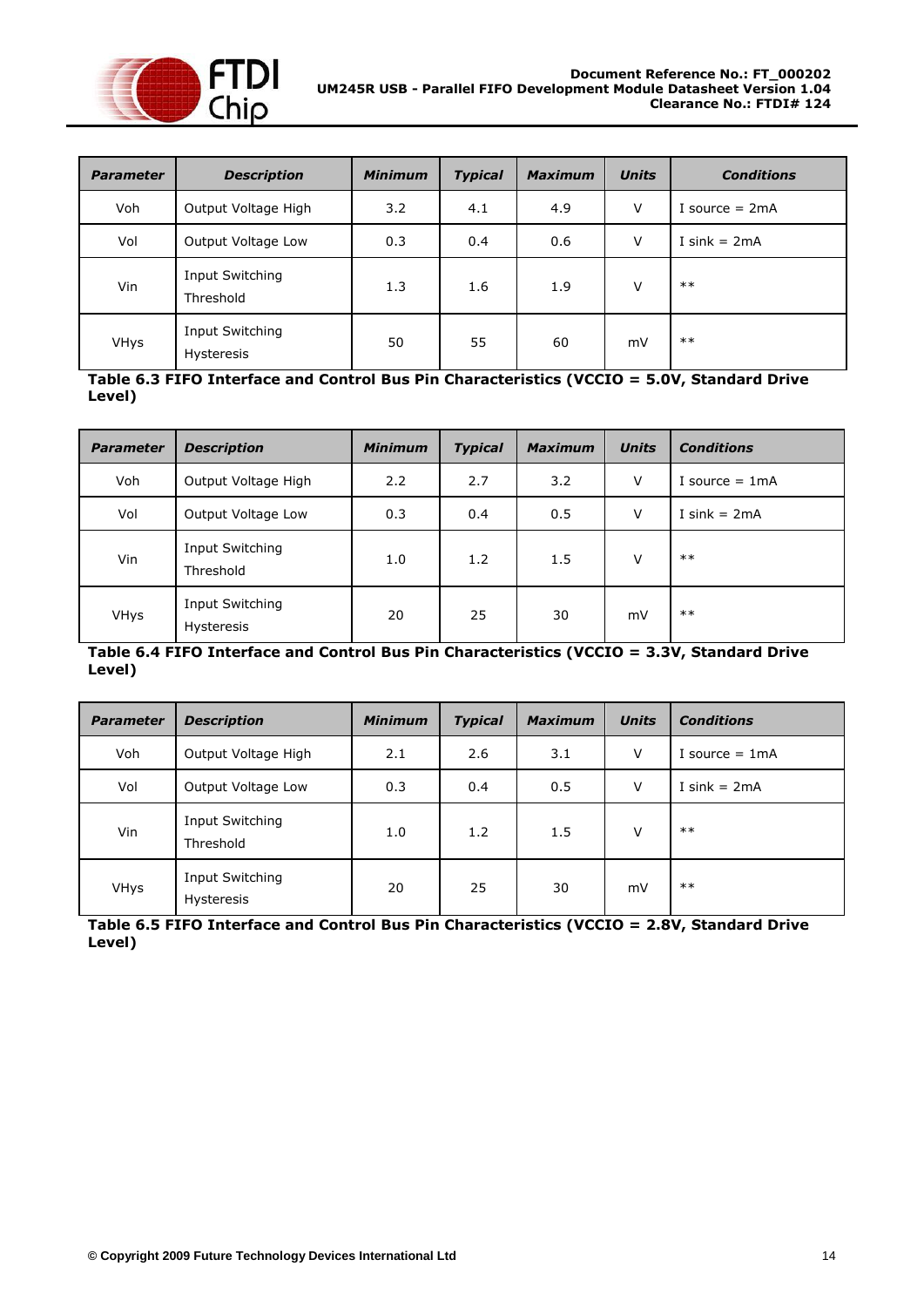

| <b>Parameter</b> | <b>Description</b>                   | <b>Minimum</b> | <b>Typical</b> | <b>Maximum</b> | <b>Units</b> | <b>Conditions</b> |
|------------------|--------------------------------------|----------------|----------------|----------------|--------------|-------------------|
| Voh              | Output Voltage High                  | 3.2            | 4.1            | 4.9            | V            | I source $= 6mA$  |
| Vol              | Output Voltage Low                   | 0.3            | 0.4            | 0.6            | v            | I sink = $6mA$    |
| Vin              | Input Switching<br>Threshold         | 1.3            | 1.6            | 1.9            | v            | $***$             |
| <b>VHys</b>      | Input Switching<br><b>Hysteresis</b> | 50             | 55             | 60             | mV           | $***$             |

<span id="page-15-0"></span>**Table 6.6 FIFO Interface and Control Bus Pin Characteristics (VCCIO = 5.0V, High Drive Level)**

| <b>Parameter</b> | <b>Description</b>            | <b>Minimum</b> | <b>Typical</b> | <b>Maximum</b> | <b>Units</b> | <b>Conditions</b> |
|------------------|-------------------------------|----------------|----------------|----------------|--------------|-------------------|
| Voh              | Output Voltage High           | 2.2            | 2.8            | 3.2            | V            | I source $= 3mA$  |
| Vol              | Output Voltage Low            | 0.3            | 0.4            | 0.6            | $\vee$       | I sink = $8mA$    |
| Vin              | Input Switching<br>Threshold  | 1.0            | 1.2            | 1.5            | $\vee$       | $***$             |
| <b>VHys</b>      | Input Switching<br>Hysteresis | 20             | 25             | 30             | mV           | $***$             |

<span id="page-15-1"></span>**Table 6.7 FIFO Interface and Control Bus Pin Characteristics (VCCIO = 3.3V, High Drive Level)**

| <b>Parameter</b> | <b>Description</b>                          | <b>Minimum</b> | <b>Typical</b> | <b>Maximum</b> | <b>Units</b> | <b>Conditions</b> |
|------------------|---------------------------------------------|----------------|----------------|----------------|--------------|-------------------|
| Voh              | Output Voltage High                         | 2.1            | 2.8            | 3.2            | V            | I source $= 3mA$  |
| Vol              | Output Voltage Low                          | 0.3            | 0.4            | 0.6            | V            | I sink = $8mA$    |
| Vin              | <b>Input Switching</b><br>Threshold         | 1.0            | 1.2            | 1.5            | v            | $***$             |
| <b>VHys</b>      | <b>Input Switching</b><br><b>Hysteresis</b> | 20             | 25             | 30             | mV           | $***$             |

<span id="page-15-2"></span>**Table 6.8 FIFO Interface and Control Bus Pin Characteristics (VCCIO = 2.8V, High Drive Level)**

\*\* Inputs have an internal 200kΩ pull-up resistor to VCCIO

| <b>Parameter</b> | <b>Description</b>            | <b>Minimum</b> | <b>Typical</b> | <b>Maximum</b> | <b>Units</b> | <b>Conditions</b> |
|------------------|-------------------------------|----------------|----------------|----------------|--------------|-------------------|
| Vin              | Input Switching<br>Threshold  | 1.3            | 1.6            | 1.9            | V            |                   |
| <b>VHys</b>      | Input Switching<br>Hysteresis | 50             | 55             | 60             | mV           |                   |

<span id="page-15-3"></span>**Table 6.9 RESET# and TEST Pin Characteristics**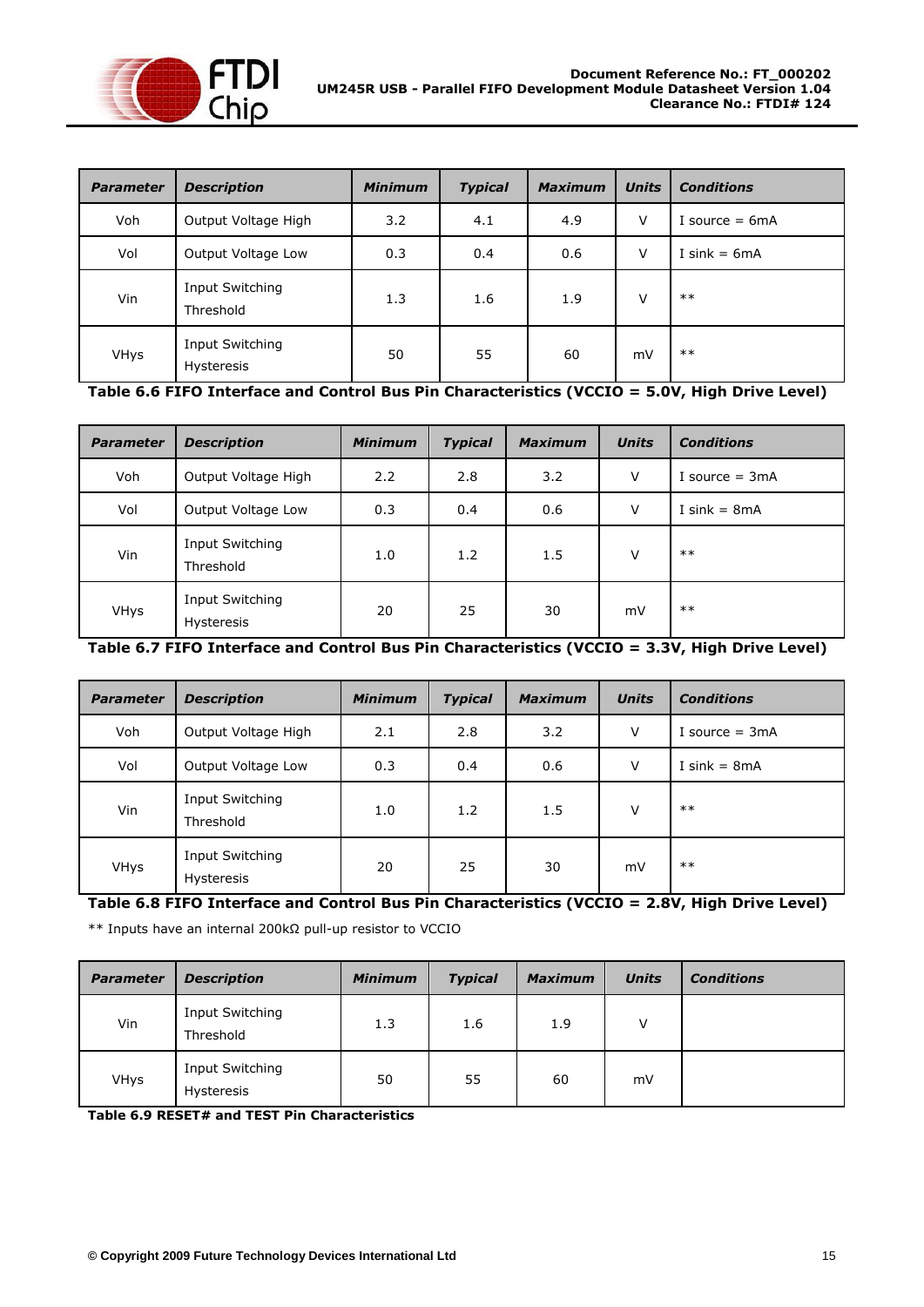

| <b>Parameter</b> | <b>Description</b>                | <b>Minimum</b> | <b>Typical</b> | <b>Maximu</b><br>$\mathbf{m}$ | <b>Units</b> | <b>Conditions</b>                                                     |
|------------------|-----------------------------------|----------------|----------------|-------------------------------|--------------|-----------------------------------------------------------------------|
| <b>UVoh</b>      | I/O Pins Static Output<br>(High)  | 2.8            |                | 3.6                           | $\vee$       | $RI = 1.5k\Omega$ to 3V30ut<br>$(D+) RI = 15K\Omega$ to<br>$GND (D-)$ |
| UVol             | I/O Pins Static Output<br>(Low)   | $\mathbf 0$    |                | 0.3                           | $\vee$       | $RI = 1.5k\Omega$ to 3V30ut<br>$(D+) RI = 15k\Omega$ to<br>$GND (D-)$ |
| <b>UVse</b>      | Single Ended Rx<br>Threshold      | 0.8            |                | 2.0                           | $\vee$       |                                                                       |
| <b>UCom</b>      | Differential Common<br>Mode       | 0.8            |                | 2.5                           | $\vee$       |                                                                       |
| <b>UVDif</b>     | Differential Input<br>Sensitivity | 0.2            |                | ---                           | $\vee$       |                                                                       |
| <b>UDrvZ</b>     | Driver Output<br>Impedance        | 26             | 29             | 44                            | Ohms         | $***$                                                                 |

<span id="page-16-1"></span>**Table 6.10 USB I/O Pin (USBDP, USBDM) Characteristics**

\*\*\* Driver Output Impedance includes the internal USB series resistors on USBDP and USBDM pins

## <span id="page-16-0"></span>**6.3 EEPROM Reliability Characteristics**

The internal 1024 bit EEPROM has the following reliability characteristics:

| <b>Parameter</b>   | Value   | Unit   |
|--------------------|---------|--------|
| Data Retention     | 15      | Years  |
| Read / Write Cycle | 100,000 | Cycles |

<span id="page-16-2"></span>**Table 6.11 EEPROM Characteristics**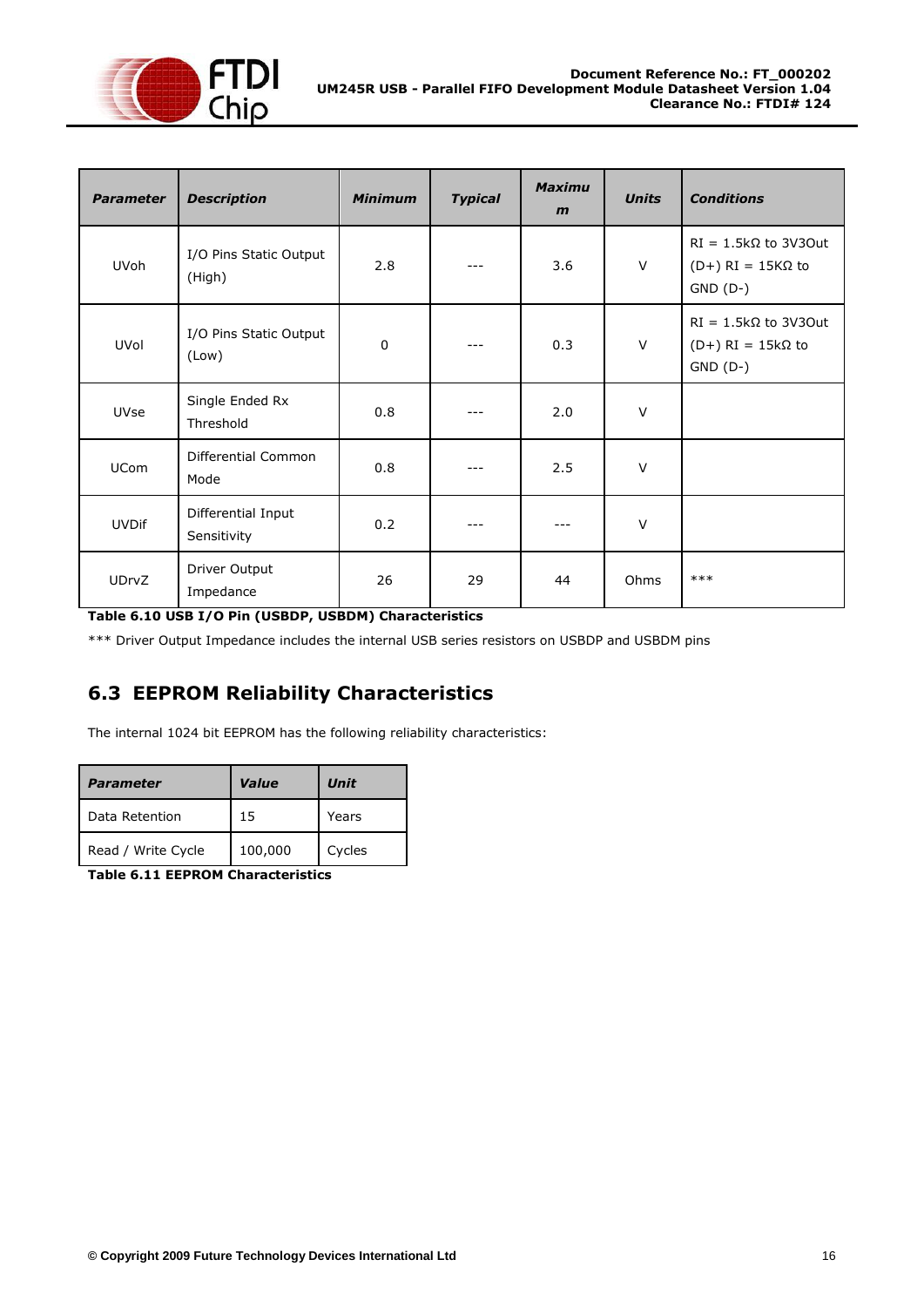

## <span id="page-17-0"></span>**6.4 Internal Clock Characteristics**

The internal Clock Oscillator has the following characteristics:

| <b>Parameter</b>       | <b>Minimum</b><br><b>Typical</b> |       | <b>Maximum</b> | Unit          |  |
|------------------------|----------------------------------|-------|----------------|---------------|--|
| Frequency of Operation | 11.98                            | 12.00 | 12.02          | <b>MHz</b>    |  |
| Clock Period           | 83.19                            | 83.33 | 83.47          | ns            |  |
| Duty Cycle             | 45                               | 50    | 55             | $\frac{0}{0}$ |  |

#### <span id="page-17-1"></span>**Table 6.12 Internal Clock Characteristics**

**NOTE:** Use of the internal clock requires VCC to be in the range of 4.0V to 5.25V.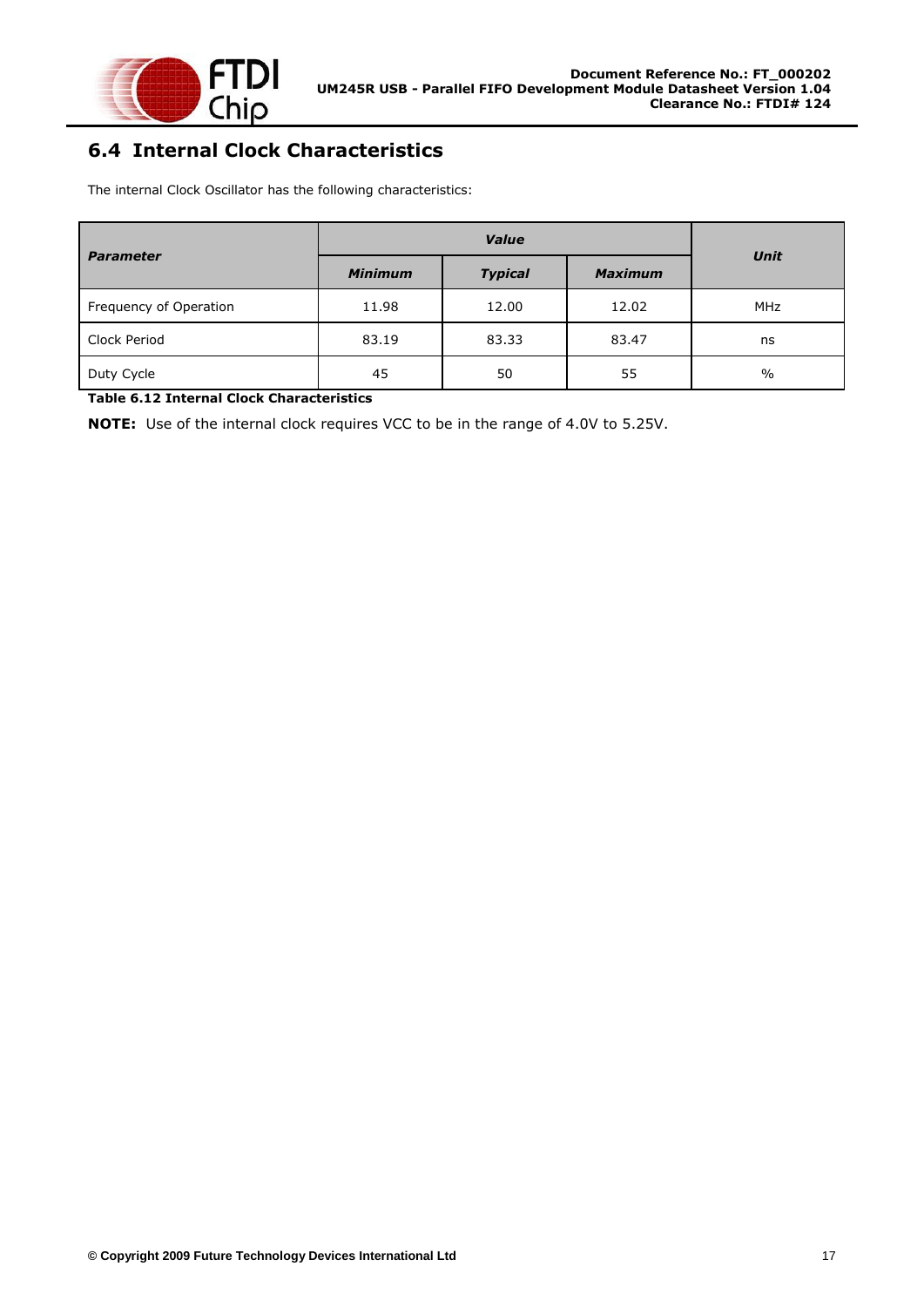

## <span id="page-18-0"></span>**7 Module Configurations**

#### <span id="page-18-1"></span>**7.1 BUS Powered Configuration**



#### <span id="page-18-2"></span>**Figure 7.1 Bus Powered Configuration**

Figure 7.1 illustrates the UM245R in a typical USB bus powered design configuration. This can easily be done by fitting the jumper link on J2, as shown above. The UM245R is supplied in this configuration by default. A USB Bus Powered device gets its power from the USB bus. Basic rules for USB Bus power devices are as follows:

- i) On plug-in to USB, the device must draw no more than 100mA.
- ii) On USB Suspend the device must draw no more than 500μA (2.5mA if remote wake-up is enabled).
- iii) A Bus Powered High Power USB Device (one that draws more than 100mA) should use the PWREN# pin to keep the current below 100mA on plug-in and 500μA/2.5mA on USB suspend.
- iv) A device that consumes more than 100mA cannot be plugged into a USB Bus Powered Hub.
- v) No device can draw more that 500mA from the USB Bus.

Interfacing the UM245R module to a microcontroller (MCU), or other logic for a bus powered design would be done in exactly the same way as for a self powered design (see [Section 7.2\)](#page-19-0), except that the MCU would take its power supply from the USB bus (either the 5V on the USB pin, or the 3.3V on the 3V3 pin).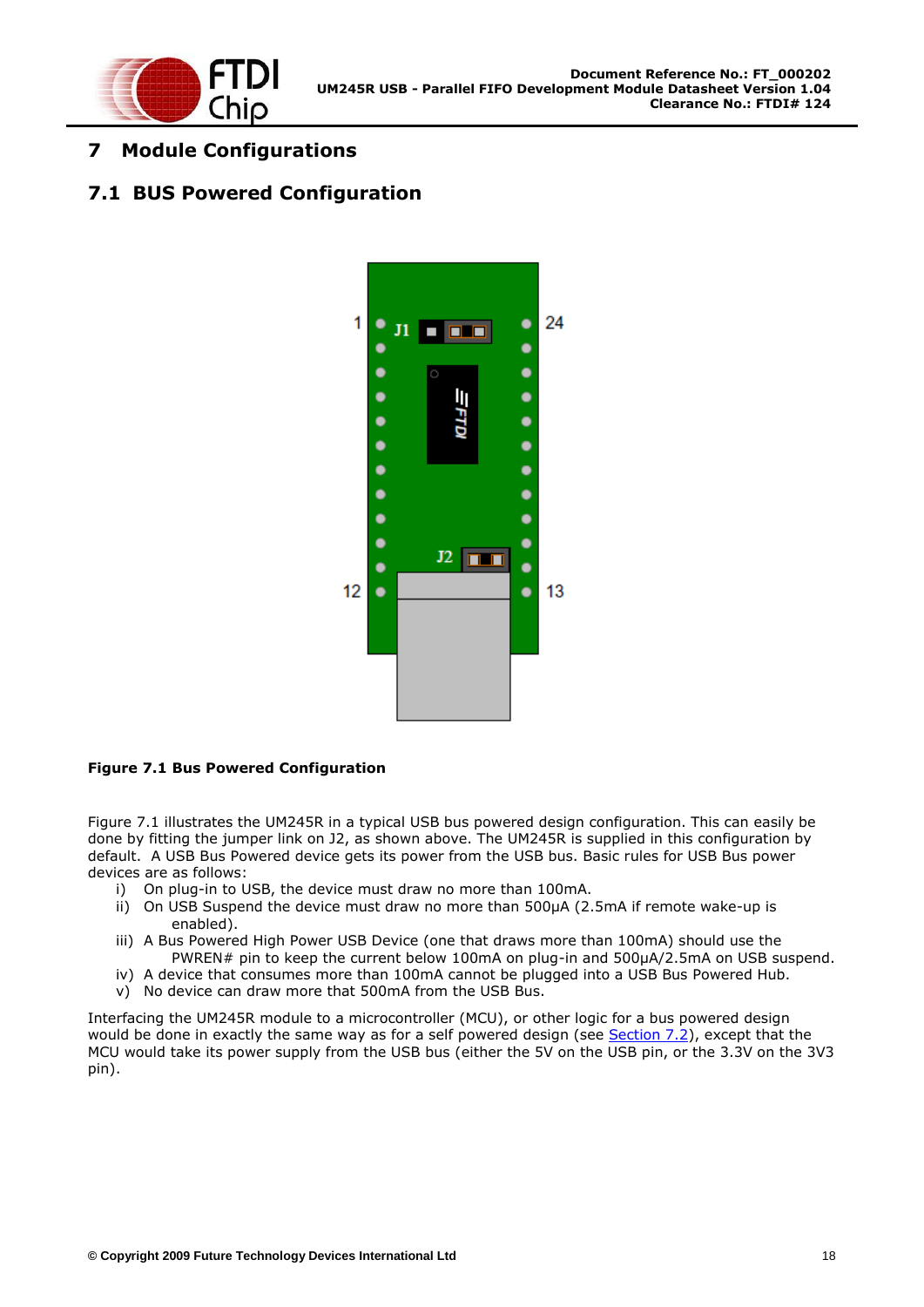

#### <span id="page-19-0"></span>**7.2 Self Powered Configuration**



#### <span id="page-19-1"></span>**Figure 7.2 Self-Powered Configuration**

Figure 7.2 illustrates the UM245R in a typical USB self powered configuration. In this case the link on jumper J2 is removed, and an external supply is connected to the module VCC pins. Figure 7.2 illustrate a design which has a 4.0V - 5V supply.

A USB Self Powered device gets its power from its own power supply and does not draw current from the USB bus. The basic rules for USB Self power devices are as follows:

- i) A Self Powered device must not force current down the USB bus when the USB Host or Hub Controller is powered down.
- ii) A Self Powered Device can use as much current as it likes during normal operation and USB suspend as it has its own power supply.
- iii) A Self Powered Device can be used with any USB Host and both Bus and Self Powered USB Hubs

The power descriptor in the internal EEPROM should be programmed to a value of zero (self powered).

In order to meet requirement (i) the USB Bus Power is used to control the RESET# Pin of the FT245R device. When the USB Host or Hub is powered up the internal 1.5kΩ resistor on USBDP is pulled up to 3.3V, thus identifying the device as a full speed device to USB. When the USB Host or Hub power is off, RESET# will go low and the device will be held in reset. As RESET# is low, the internal 1.5kΩ resistor will not be pulled up to 3.3V, so no current will be forced down USBDP via the 1.5kΩ pull-up resistor when the host or hub is powered down. To do this pin 14 (USB) is connected to PU2 and PU1 is connected to RST#. Failure to do this may cause some USB host or hub controllers to power up erratically.

NOTE: When the FT245R is in reset, the FIFO interface and control pins all go tri-state. These pins have internal 200kΩ pull-up resistors to VCCIO, so they will gently pull high unless driven by some external logic.

Figure 7.2 also illustrates interfacing the UM245R and a Microcontroller (MCU) FIFO interface. This example uses two MCU I/O ports: one port (8 bits) to transfer data, and the other port (4 or 5 bits) to monitor the TXE# and RXF# status bits and generate the RD# and WR strobes to the FT245R, as required. Using PWE# for this function is optional.

If the Remote Wakeup option is enabled in the internal EEPROM, during USB suspend mode RXF# becomes an input which can be used to wake up the USB host controller by strobing the pin low.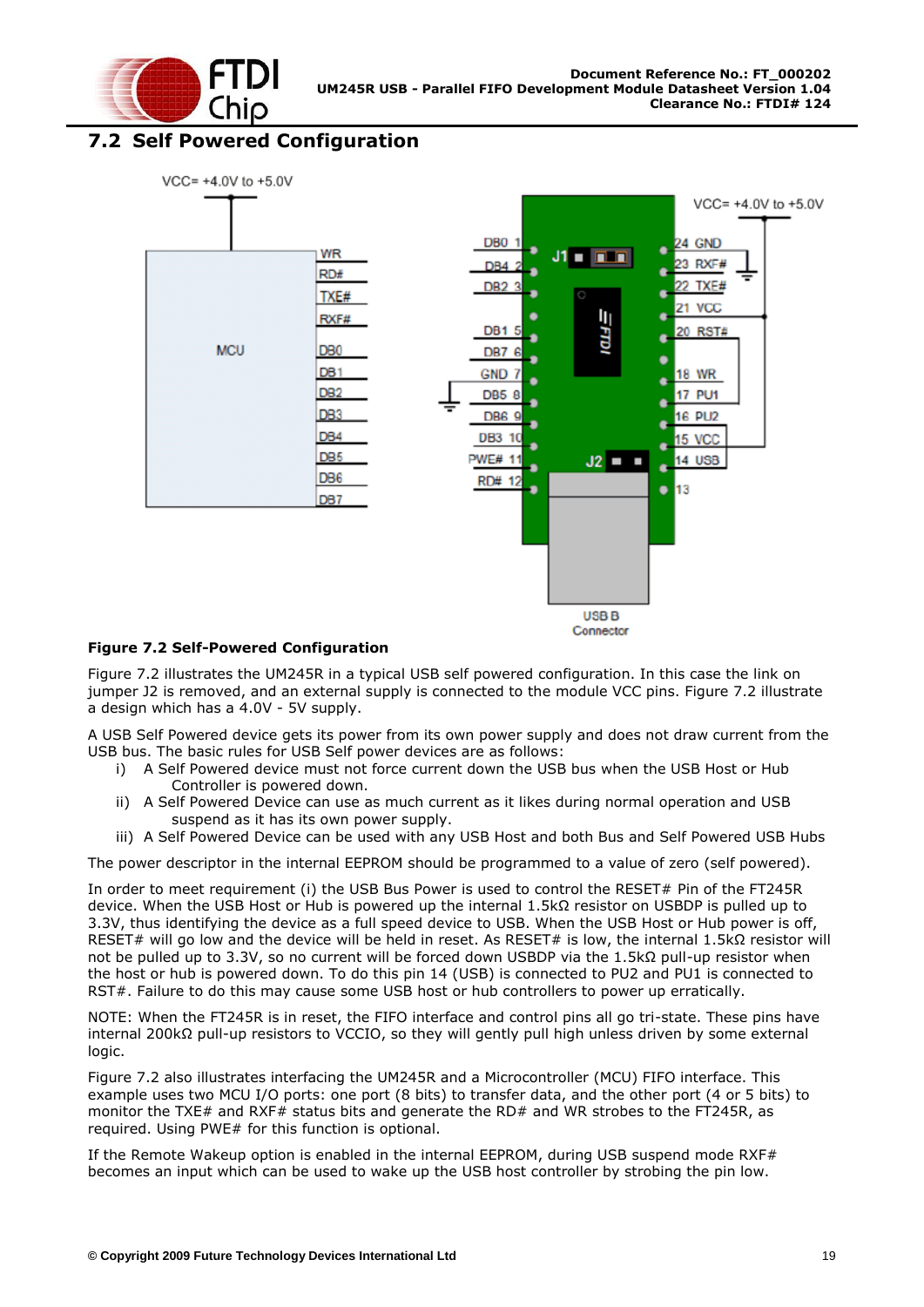

## <span id="page-20-0"></span>**7.3 USB Bus Powered with Power Switching Confiduration**



#### <span id="page-20-1"></span>**Figure 7.3 Bus Powered with Power Switching Configuration**

USB Bus powered circuits need to be able to power down in USB suspend mode in order to meet the  $\leq$ 500μA (2.5mA with remote wake-up enabled) total USB suspend current requirement, including external logic. Some external logic can power itself down into a low current state by monitoring the PWREN# signal. For external logic that cannot power itself down in this way, the FT245R provides a simple but effective way of turning off power to external circuitry during USB suspend.

Figure 7.3 shows how to use a discrete P-Channel Logic Level MOSFET to control the power to external logic circuits. A suitable device would be an International Rectifier [\(www.irf.com\)](http://www.irf.com/) IRLML6402, or equivalent. It is recommended that a "soft start" circuit consisting of a 1kΩ series resistor and a 0.1μF capacitor are used to limit the current surge when the MOSFET turns on. Without the soft start circuit there is a danger that the transient power surge of the MOSFET turning on will reset the FT245R, or the USB host / hub controller. The values used here allow attached circuitry to power up with a slew rate of  $\sim$ 12.5V per millisecond, in other words the output voltage will transition from GND to 5V in approximately 400 microseconds.

Alternatively, a dedicated power switch I.C. with inbuilt "soft-start" can be used instead of a MOSFET. A suitable power switch I.C. for such an application would be a Micrel [\(www.micrel.com\)](http://www.micrel.com/) MIC2025-2BM or equivalent.

Please note the following points in connection with power controlled designs:

- i) The logic to be controlled must have its own reset circuitry so that it will automatically reset itself when power is re-applied on coming out of suspend.
- ii) Set the Pull-down on Suspend option in the internal EEPROM.
- iii) The PWE# pin should be used to switch the power to the external circuitry.
- iv) For USB high-power bus powered device (one that consumes greater than 100mA, and up to 500mA of current from the USB bus), the power consumption of the device should be set in the max power field in the internal EEPROM. A high-power bus powered device must use this descriptor in the internal EEPROM to inform the system of its power requirements.
- v) For 3.3V power controlled circuits the VCCIO pin must not be powered down with the external circuitry (the PWREN# signal gets its supply from VCCIO). Either connect the power switch between the output of the 3.3V regulator and the external 3.3V logic or power VCCIO from the 3V3OUT pin of the FT245R.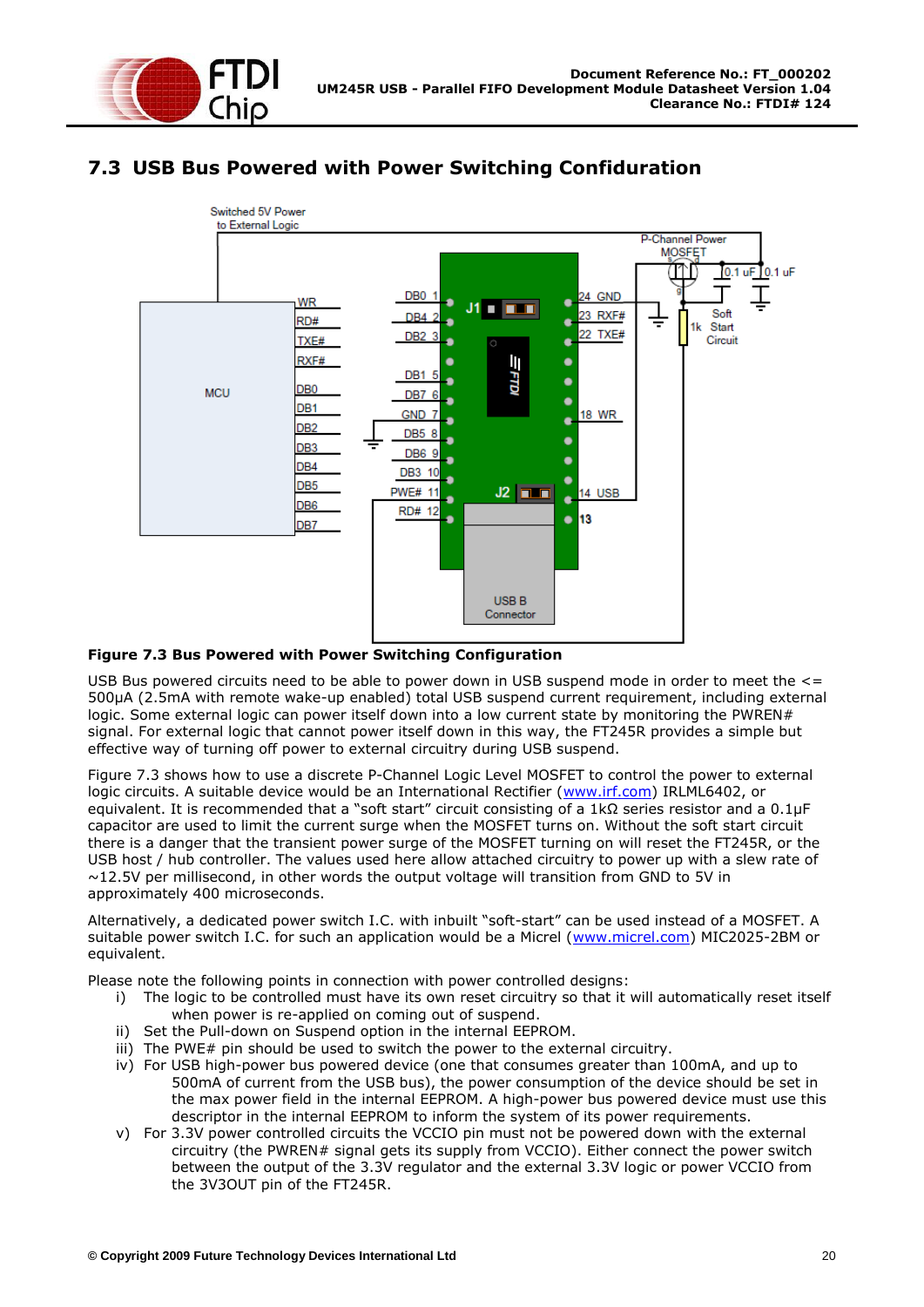

## <span id="page-21-0"></span>**7.4 Bus Powered with 3.3V Logic Drive / IO Supply Voltage**



#### <span id="page-21-1"></span>**Figure 7.4 USB Bus Powered 3.3V Logic Drive**

Figure 7.4 shows a configuration where a jumper switch is used to allow the FT245R to be interfaced with a 3.3V or 5V logic devices. The FT245R"s VCCIO pin is either supplied with 5V from the USB bus (connect together pins 2 and 3 on J1), or with 3.3V from the FT245R"s 3V3OUT pin (connect together pins 1 and 2 on J1 as shown). The supply to UM245R's 3V3 pin can also be used to supply up to 50mA to external logic.

Please note the following in relation to bus powered designs of this type:

- i) The PWREN# signal should be used to power down external logic during USB suspend mode, in order to comply with the limit of 500μA (2.5mA with remote wake-up enabled). If this is not possible, use the configuration shown in [Section 7.3](#page-20-0)
- ii) The maximum current source from USB Bus during normal operation should not exceed 100mA, otherwise a bus powered design with power switching [\(Section 7.3\)](#page-20-0) should be used.

Another possible configuration would be to use a discrete LDO which is supplied by the 5V on the USB bus to supply 2.8V - 1.8V to the VIO pin and to the external logic. VCC would be supplied with the 5V from the USB bus. With VIO connected to the output of the low dropout regulator would, in turn, will cause the FT245R I/O pins to drive out at 2.8V - 1.8V logic levels.

For USB bus powered circuits some considerations have to be taken into account when selecting the regulator:

- iii) The regulator must be capable of sustaining its output voltage with an input voltage as low as 4.35V. A Low Drop Out (LDO) regulator must be selected.
- iv) The quiescent current of the regulator must be low in order to meet the USB suspend total current requirement of <= 500μA/2.5mA during USB suspend.

An example of a regulator family that meets these requirements is the MicroChip MCP17xx Series of devices [\(www.microchip.com\)](http://www.microchip.com/). These devices can supply up to 250mA current and have a quiescent current of under 1μA.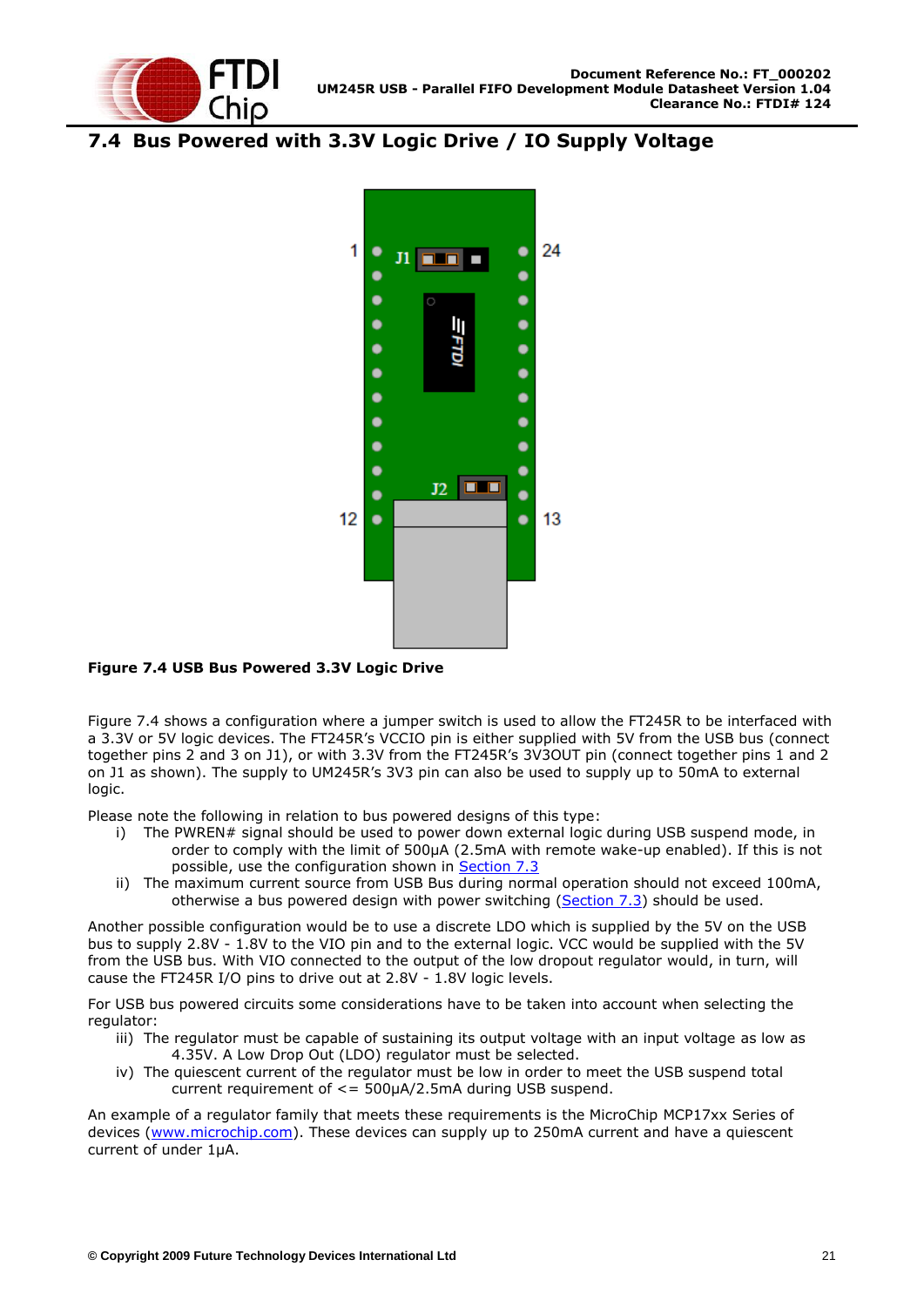

## <span id="page-22-0"></span>**8 UM245R Module Circuit Schematic**



<span id="page-22-1"></span>**Figure 8.1 Module Circuit Schematic**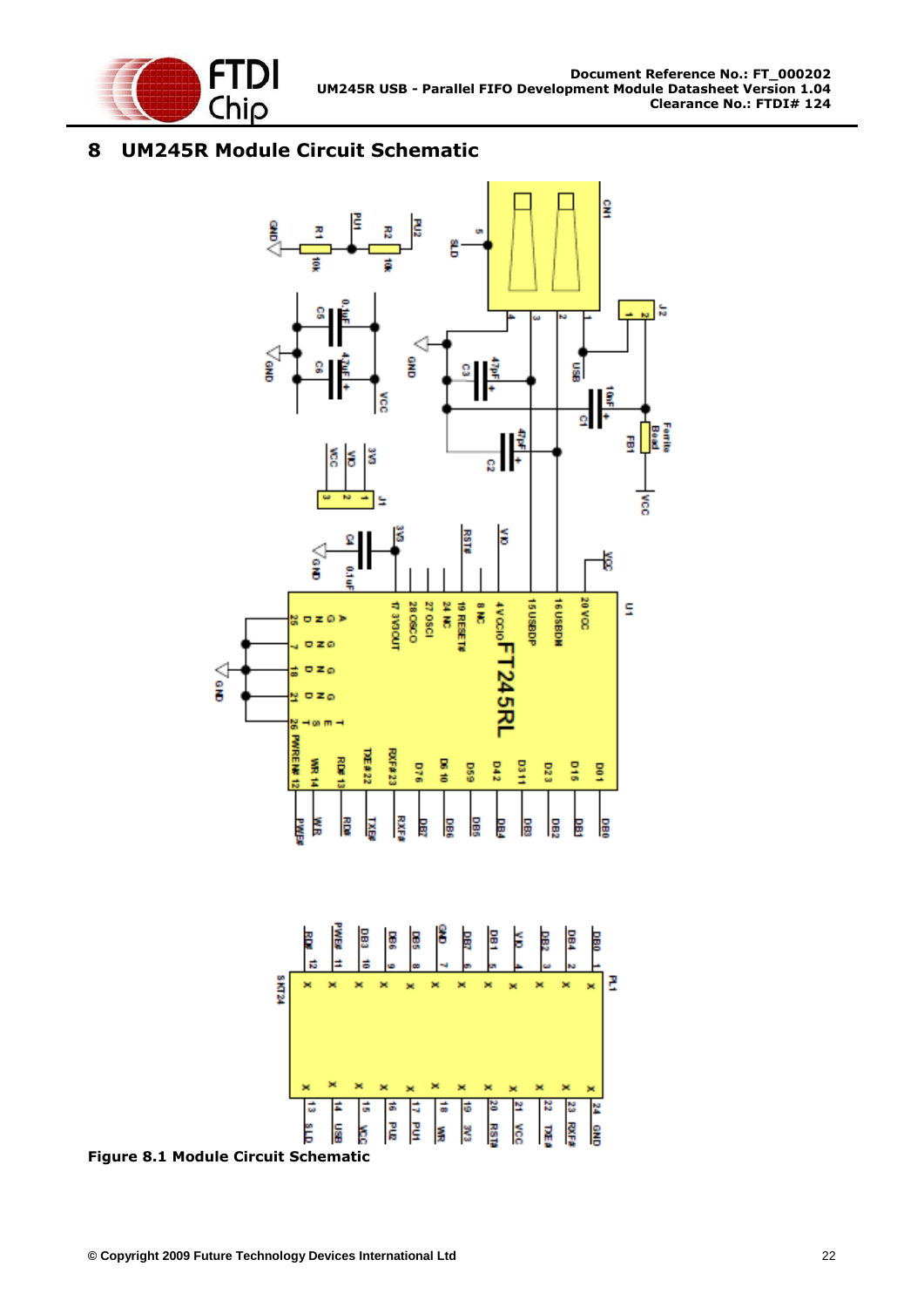

## <span id="page-23-0"></span>**9 Internal EEPROM Configuration**

Following a power-on reset or a USB reset the FT245R will scan its internal EEPROM and read the USB configuration descriptors stored there. The default values programmed into the internal EEPROM in the FT245RL used on the UM245R are shown in Table 9.1.

| <b>Parameter</b>                     | Value                         | <b>Notes</b>                                                                                                                                                        |
|--------------------------------------|-------------------------------|---------------------------------------------------------------------------------------------------------------------------------------------------------------------|
| USB Vendor ID (VID)                  | 0403h                         | FTDI default VID (hex)                                                                                                                                              |
| USB Product UD (PID)                 | 6001h                         | FTDI default PID (hex)                                                                                                                                              |
| Serial Number Enabled?               | Yes                           |                                                                                                                                                                     |
| Serial Number                        | See Note                      | A unique serial number is generated and programmed into<br>the EEPROM during final test of the UM245R module.                                                       |
| Pull down I/O Pins in USB<br>Suspend | <b>Disabled</b>               | Enabling this option will make the device pull down on the<br>FIFO interface lines when the power is shut off (PWREN# is<br>high).                                  |
| Manufacturer Name                    | <b>FTDI</b>                   |                                                                                                                                                                     |
| Manufacturer ID                      | FT.                           | Serial number prefix                                                                                                                                                |
| Product Description                  | UM245R USB $\lt$ -><br>Serial |                                                                                                                                                                     |
| Max Bus Power Current                | 100mA                         |                                                                                                                                                                     |
| Power Source                         | <b>Bus Powered</b>            |                                                                                                                                                                     |
| Device Type                          | <b>FT245R</b>                 |                                                                                                                                                                     |
| <b>USB Version</b>                   | 0200                          | Returns USB 2.0 device description to the host.<br>Note: The device is a USB 2.0 Full Speed device (12Mb/s)<br>as opposed to a USB 2.0 High Speed device (480Mb/s). |
| Remote Wake Up                       | Enabled                       | Taking RI# low will wake up the USB host controller from<br>suspend.                                                                                                |
| High Current I/Os                    | Disabled                      | Enables the high drive level on the FIFO data bus and<br>control I/O pins.                                                                                          |
| <b>Load VCP Driver</b>               | Enabled                       | Makes the device load the VCP driver interface for the<br>device.                                                                                                   |

<span id="page-23-1"></span>**Table 9.1 Default Internal EEPROM Configuration**

The internal EEPROM in the FT245R can be programmed over USB using the utility program FT\_PROG. FT\_PROG can be downloaded from the [www.ftdichip.com.](http://www.ftdichip.com/) Users who do not have their own USB vendor ID but who would like to use a unique Product ID in their design can apply to FTDI for a free block of unique PIDs. Contact **FTDI Support** (sales1@ftdichip.com) for this service.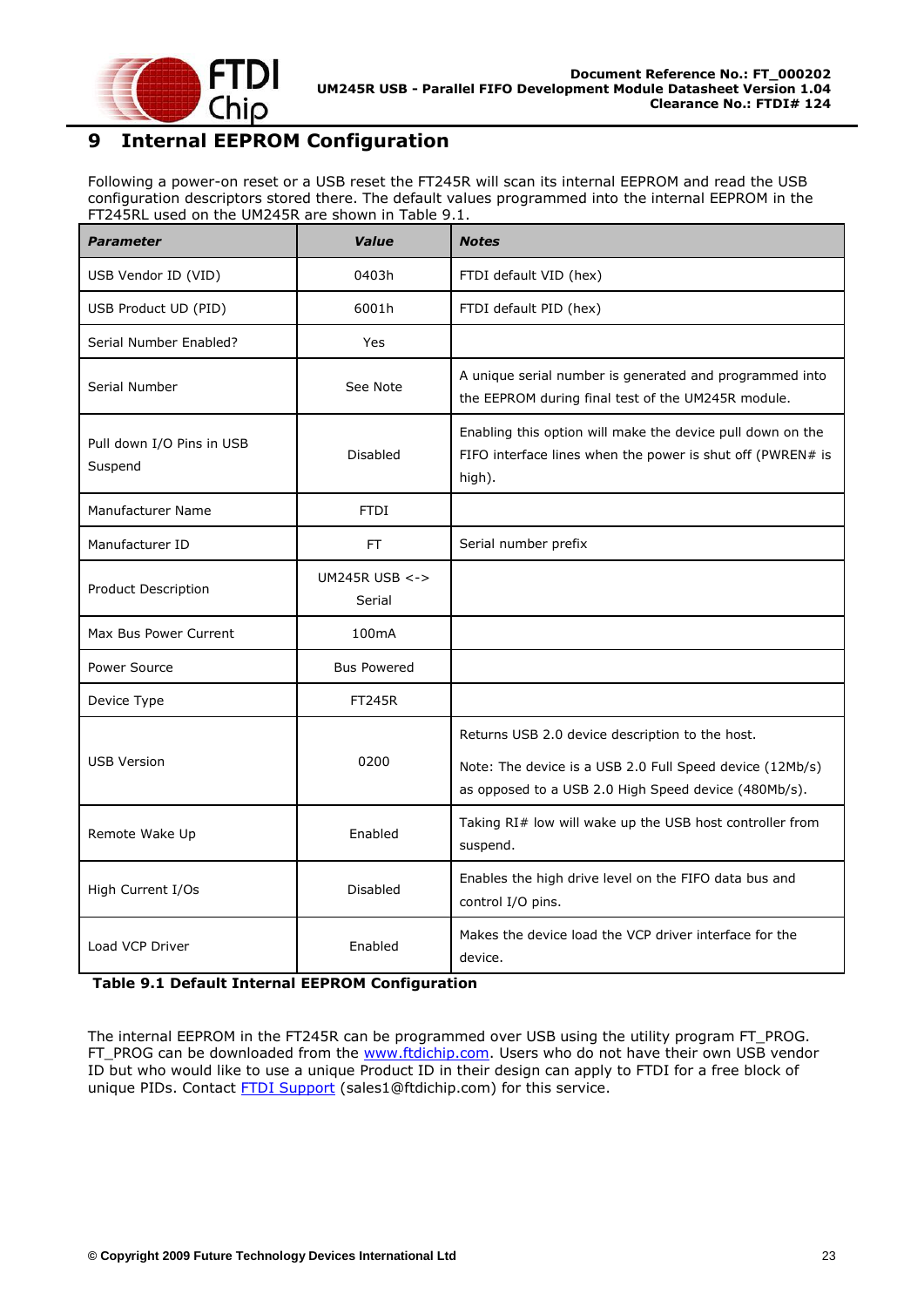

#### <span id="page-24-0"></span>**10 Contact Information**

#### **Head Office – Glasgow, UK**

Future Technology Devices International Limited Unit 1, 2 Seaward Place, Centurion Business Park Glasgow G41 1HH United Kingdom Tel: +44 (0) 141 429 2777 Fax: +44 (0) 141 429 2758

E-mail (Sales) [sales1@ftdichip.com](mailto:sales1@ftdichip.com)<br>E-mail (Support) support1@ftdichip.com [support1@ftdichip.com](mailto:support1@ftdichip.com)<br>admin1@ftdichip.com E-mail (General Enquiries) Web Site URL [http://www.ftdichip.com](http://www.ftdichip.com/) Web Shop URL [http://www.ftdichip.com](http://www.ftdichip.com/)

#### **Branch Office – Taipei, Taiwan**

Future Technology Devices International Limited (Taiwan) 2F, No. 516, Sec. 1, NeiHu Road Taipei 114 Taiwan , R.O.C. Tel: +886 (0) 2 8791 3570 Fax: +886 (0) 2 8791 3576

E-mail (Sales) [tw.sales1@ftdichip.com](mailto:tw.sales1@ftdichip.com) E-mail (Support) [tw.support1@ftdichip.com](mailto:tw.support1@ftdichip.com) E-mail (General Enquiries) [tw.admin1@ftdichip.com](mailto:tw.admin1@ftdichip.com) Web Site URL [http://www.ftdichip.com](http://www.ftdichip.com/)

#### **Branch Office – Hillsboro, Oregon, USA**

Future Technology Devices International Limited (USA) 7235 NW Evergreen Parkway, Suite 600 Hillsboro, OR 97123-5803 USA Tel: +1 (503) 547 0988 Fax: +1 (503) 547 0987

E-Mail (Sales) [us.sales@ftdichip.com](mailto:us.sales@ftdichip.com) E-Mail (Support) [us.support@ftdichip.com](mailto:us.support@ftdichip.com) E-Mail (General Enquiries) [us.admin@ftdichip.com](mailto:us.admin@ftdichip.com) Web Site URL [http://www.ftdichip.com](http://www.ftdichip.com/)

#### **Branch Office – Shanghai, China**

Future Technology Devices International Limited (China) Room 408, 317 Xianxia Road, Shanghai, 200051 China Tel: +86 21 62351596 Fax: +86 21 62351595

E-mail (Sales) [cn.sales@ftdichip.com](mailto:cn.sales@ftdichip.com) E-mail (Support) [cn.support@ftdichip.com](mailto:cn.support@ftdichip.com)<br>E-mail (General Enguiries) cn.admin@ftdichip.com E-mail (General Enquiries)<br>Web Site URL

[http://www.ftdichip.com](http://www.ftdichip.com/)

#### **Distributor and Sales Representatives**

Please visit the Sales Network page of the FTDI Web site for the contact details of our distributor(s) and sales representative(s) in your country.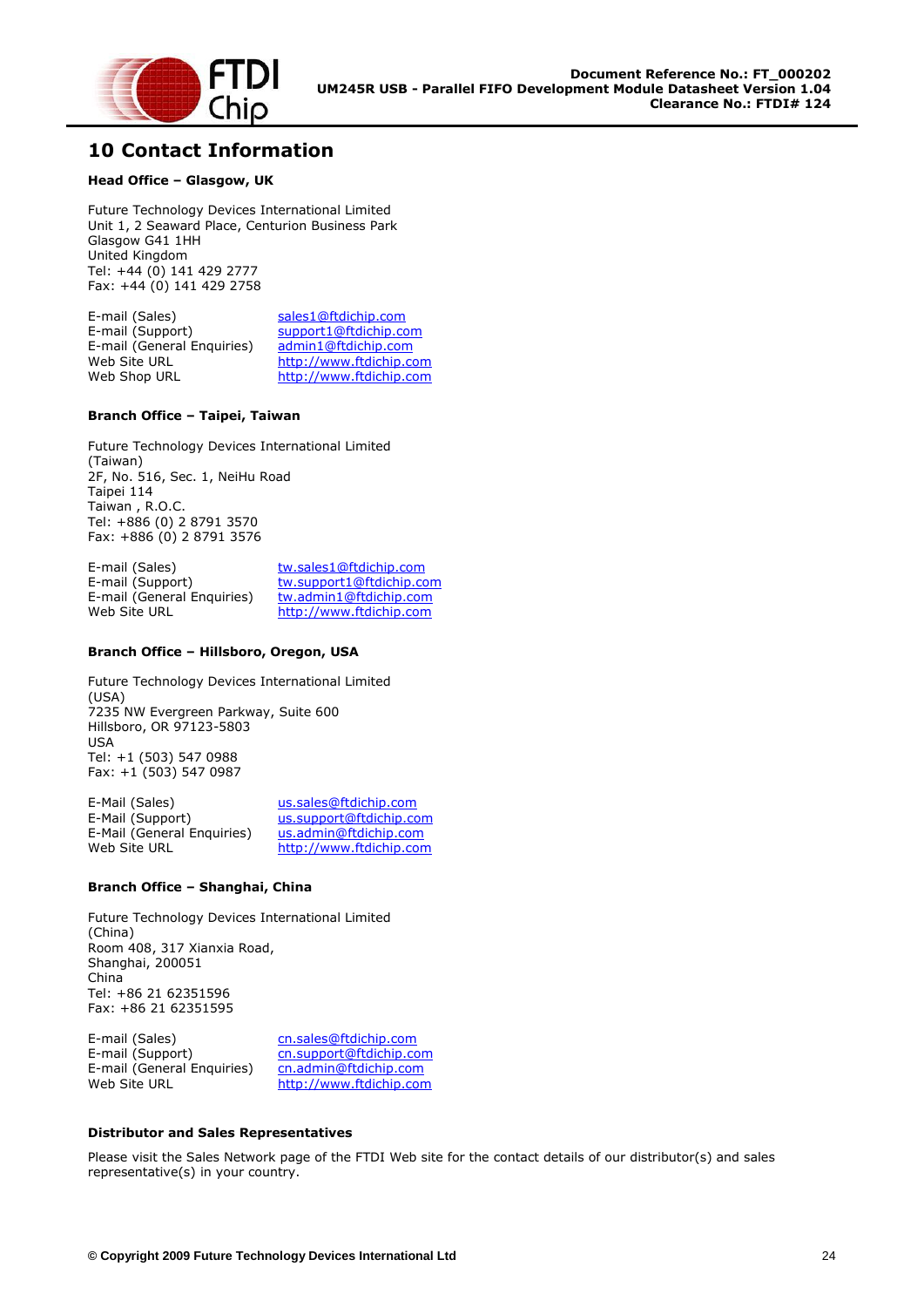

## <span id="page-25-0"></span>**Appendix A – List of Tables and Figures**

#### **List of Table**

| Table 6.3 FIFO Interface and Control Bus Pin Characteristics (VCCIO = 5.0V, Standard Drive Level) 14 |  |
|------------------------------------------------------------------------------------------------------|--|
| Table 6.4 FIFO Interface and Control Bus Pin Characteristics (VCCIO = 3.3V, Standard Drive Level) 14 |  |
| Table 6.5 FIFO Interface and Control Bus Pin Characteristics (VCCIO = 2.8V, Standard Drive Level) 14 |  |
| Table 6.6 FIFO Interface and Control Bus Pin Characteristics (VCCIO = 5.0V, High Drive Level) 15     |  |
| Table 6.7 FIFO Interface and Control Bus Pin Characteristics (VCCIO = 3.3V, High Drive Level) 15     |  |
| Table 6.8 FIFO Interface and Control Bus Pin Characteristics (VCCIO = 2.8V, High Drive Level) 15     |  |
|                                                                                                      |  |
|                                                                                                      |  |
|                                                                                                      |  |
|                                                                                                      |  |
|                                                                                                      |  |

#### **List of Table**